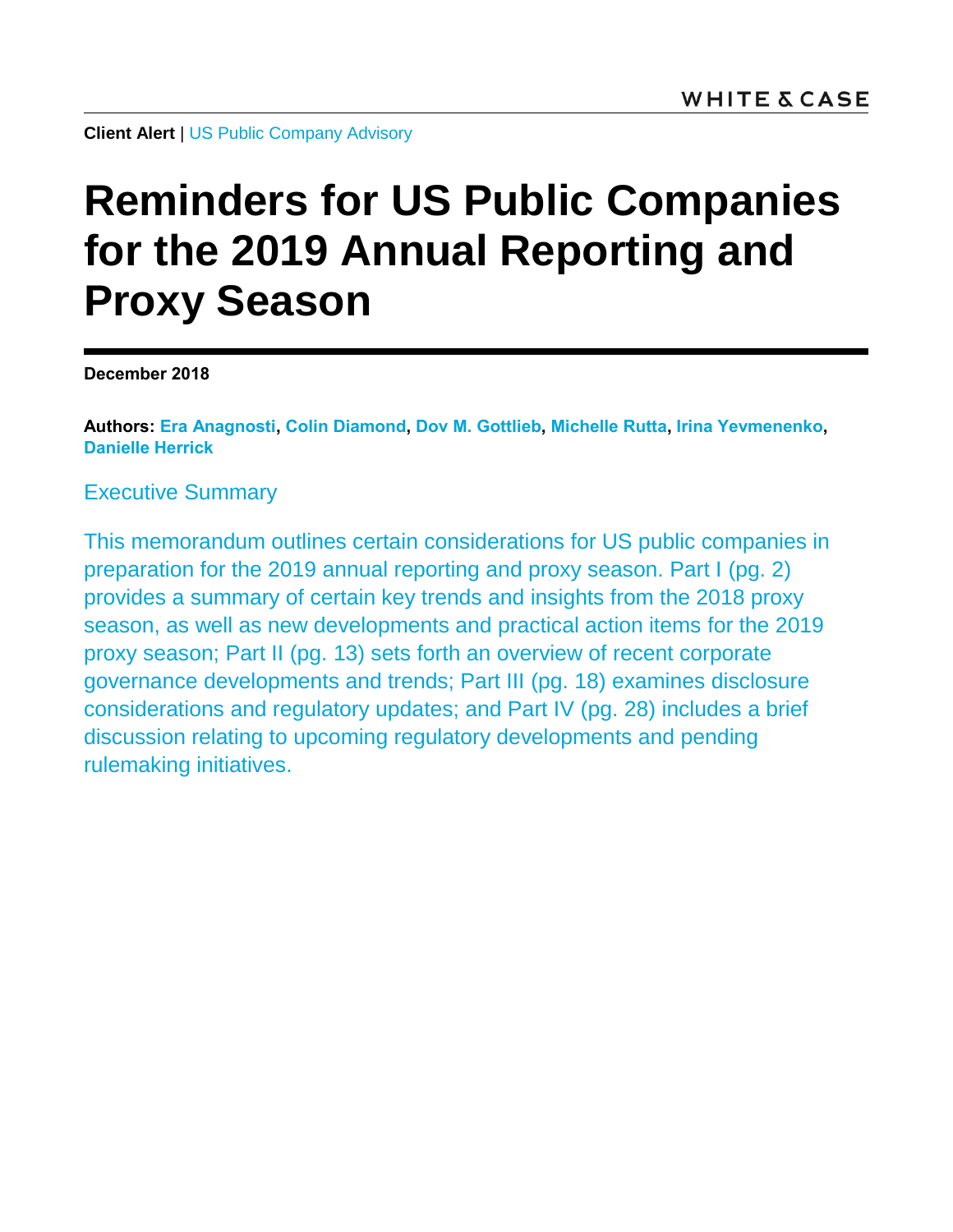# **Part I: Recent Proxy Season Developments**

# **2018 Proxy Season Recap**

#### Corporate Governance Proposals



Special meeting, written consent and proxy access (to adopt proxy access or amend the terms of an existing proxy access right) proposals dominated the landscape in 2018. The overall pass rate for corporate governance proposals declined in the 2018 season, due in large part to a reduction in the relative number of proposals relating to proxy access, majority voting, board declassification and removal of supermajority vote proposals. Proposals requesting an independent board chair, board declassification, majority voting for director elections, and proposals seeking to adopt or amend proxy access were nearly 47% of all governance-related proposals. There was an overall increase in number of proposals seeking positive governance changes, *likely due in part to increased engagement with shareholders*. Boards submitted 160 proposals (up from 117) addressing proxy access, board declassification, majority voting for directors, special meeting, written consent rights, and reduction of supermajority voting requirements; 153 of these proposals received at least 90% support. Independent chair proposals averaged 30.8% support, indicating that shareholders are generally satisfied with a sufficiently empowered lead independent director as an appropriate alternative to a mandatory separation of the CEO and chair roles.

# **Major Trends:**

#### Special Meeting Proposals

There was a significant increase in proposals relating to the right of shareholders to call a special meeting (77 in 2018 vs. 23 in 2017), overtaking proxy access as the top governance proposal, both in terms of number of proposals submitted and number of proposals voted on (58). The majority of the proposals submitted (57) sought to lower the threshold required to call a special meeting from 25% to 10%; there were also 15 proposals seeking to introduce the right at companies that do not provide for such a right. For S&P 500 companies, 60% currently offer shareholders a right to call special meetings, and of the proposals that went to a vote, only three of the target companies did not provide the right to call a special meeting. Seven of the special meeting proposals passed.

 Institutional investors are generally supportive of giving shareholders the right to call a special meeting, but specific positions vary. Blackrock supports a threshold between 15 – 25 percent. State Street will only support a proposal to lower the threshold if the existing threshold is over 25 percent and the shareholder proposal provides for at least a 10 percent threshold.

#### Written Consent Proposals

There was a significant increase in proposals to allow shareholders to act by written consent (41 in 2018 vs. 15 in 2017); however, shareholder support remained low, with only five proposals passing. All of the companies where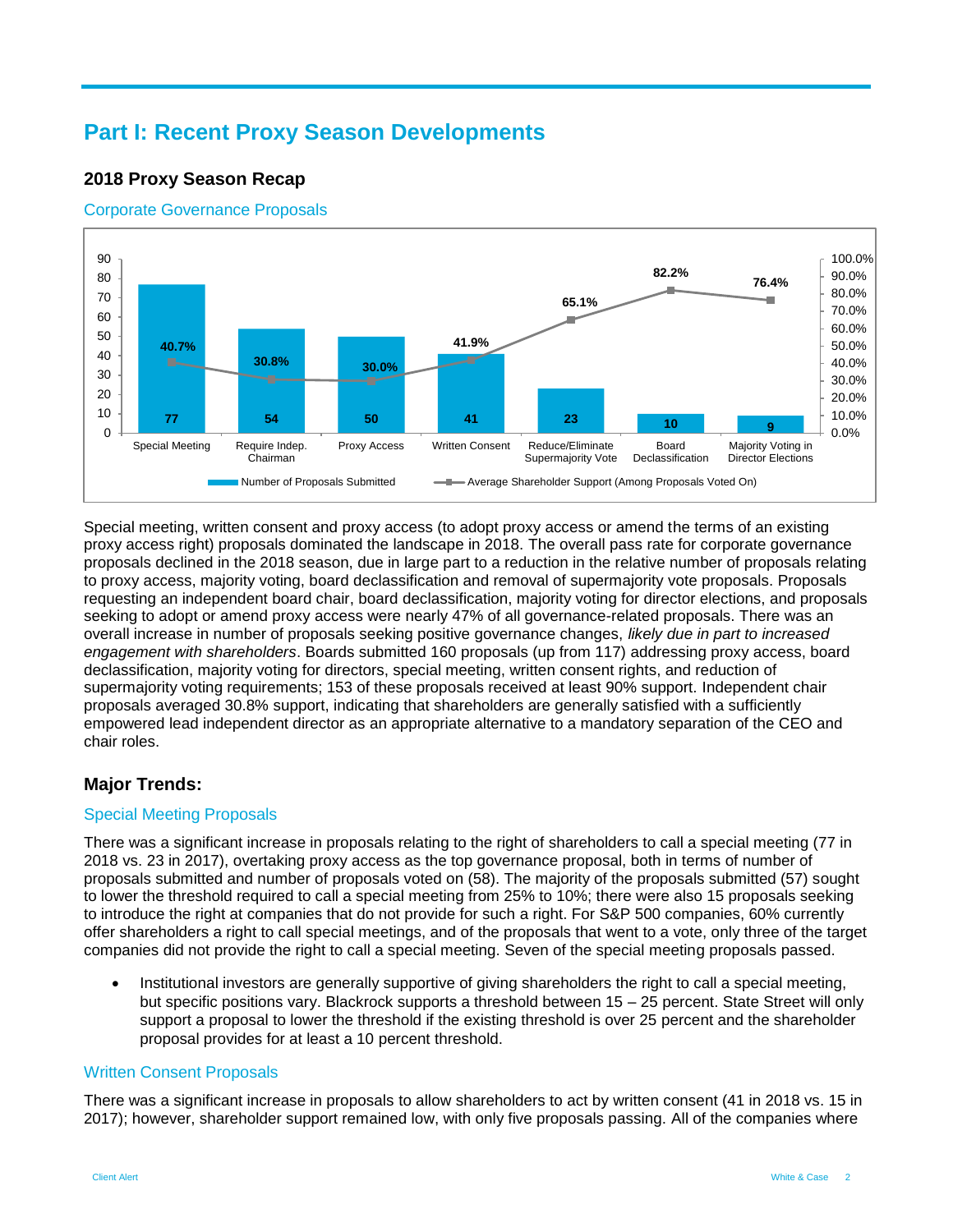written consent proposals went to a vote already provided shareholders with the right to call a special meeting. Low passing rates, therefore, seem to reflect agreement by a majority of shareholders that special meeting rights render written consent rights unnecessary. When companies do implement a written consent right, it is often subject to a number of the same terms contained in market standard special meeting provisions.<sup>1</sup>

#### Proxy Access

More than 500 US companies have adopted proxy access provisions to date, including approximately 87 percent of companies in the S&P 100 and approximately 67 percent of companies in the S&P 500. As a result, there were significantly fewer proposals to adopt proxy access in 2018.<sup>2</sup> Because most companies that received such a proposal (as well as some that did not) chose to adopt proxy access with terms consistent with market practice,<sup>3</sup> fewer proposals to adopt proxy access went to a vote in 2018. In addition, "fix it" proposals seeking to amend existing proxy access terms continued to be unsuccessful. Of the 23 "fix it" proposals that went to a vote in 2018, only four garnered more than 30 percent support, and none of the proposals, which mainly sought to remove or loosen restrictions on group size, passed.



#### **Social Proposals**

The number of social proposals submitted during the 2018 proxy season increased slightly relative to 2017. The two largest sub-categories were lobbying/political contributions (85 submitted in 2018) and diversity related proposals (board, employment and gender pay gap) (78 submitted in 2018). However, fewer gender pay equity, equal employment opportunity and board diversity proposals went to a vote (less than half the number in 2017), as many were withdrawn after companies reached agreements with shareholders (particularly with respect to proposals addressing corporate anti-discrimination policies).

# **Major Trends:**

# Political Contributions and Lobbying Disclosure

Proposals seeking disclosure related to a company's spending on political contributions and lobbying were the most common type of social proposal in 2018. Although none of these proposals passed, 23 received over 30% support. In addition, 12 proposals were withdrawn, likely due to corporate engagement with the proponents. Many

l <sup>1</sup> These include disclosure requirements, holding requirements, and black-outs (*i.e.,* meeting requests not valid if received during a specified period before the annual meeting or after a meeting at which a similar matter was on the agenda).

<sup>&</sup>lt;sup>2</sup> Almost 80% of all shareholder proposals are received by S&P 500 companies.

 $3$  Market practice includes allowing a shareholder, or group of up to 20 shareholders, who have held at least 3 percent of the company's stock for at least 3 years, to nominate up to 20 percent of the board.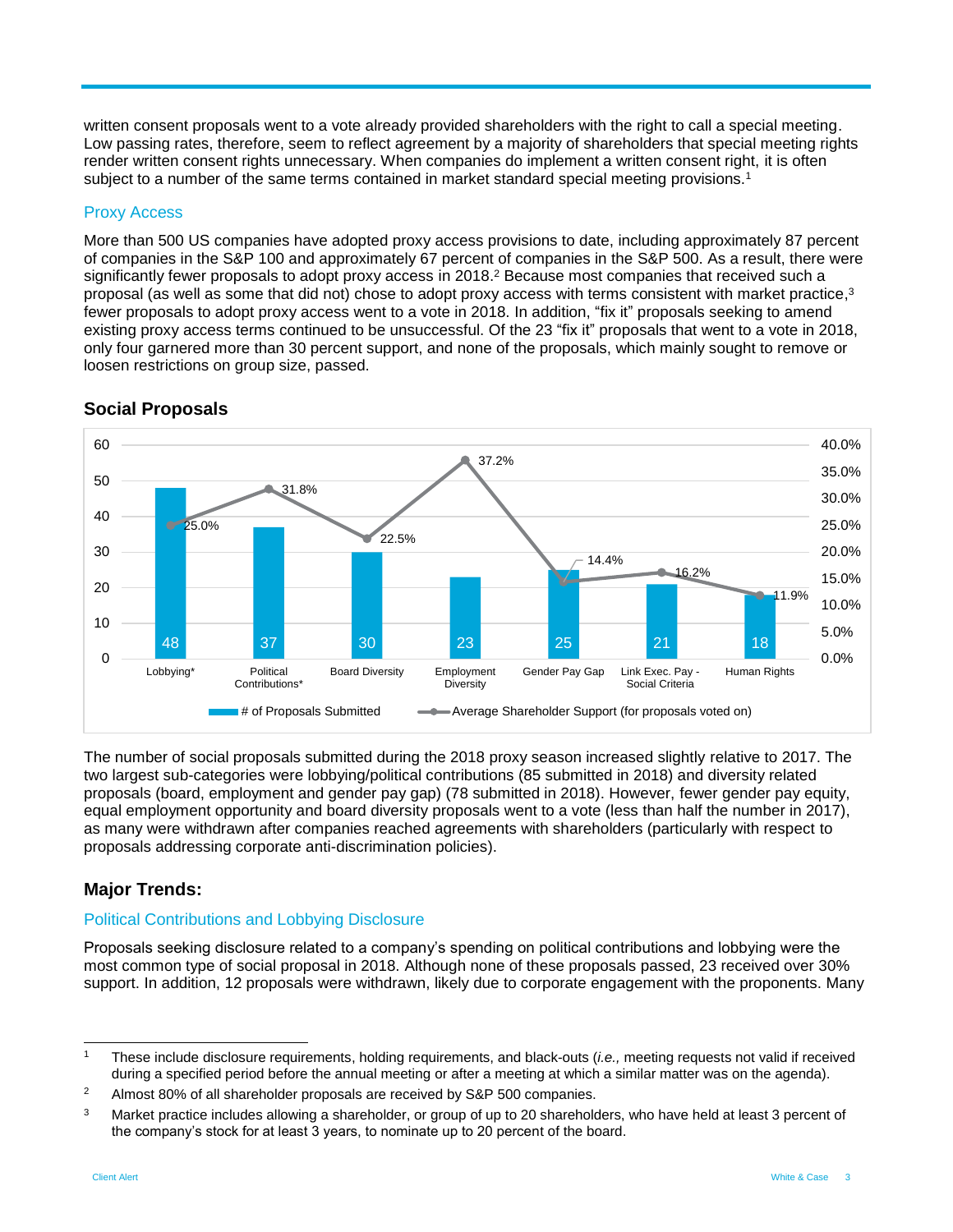S&P 500 companies voluntarily disclose some information related to political spending; in 2018, 294 companies disclosed some or all of their election-related spending, about the same as 2017.<sup>4</sup>

#### Linking Executive Compensation to Environmental and Social Issues

The most common type of *compensation-related* social proposal sought to link executive compensation to environmental and social issues, such as sustainability, diversity, cybersecurity/data privacy, or risks related to pharmaceutical pricing, with 21 submitted in 2018 (compared to 12 in 2017). These proposals averaged less than 20 percent support, and none passed, but shareholders are increasingly focusing on this issue.

#### Board Diversity

Although proposals related to board diversity remained relatively stable in 2018, board diversity, especially with respect to women and minorities serving as directors, is an issue that has garnered an increasing amount of attention in the corporate governance arena. Only five proposals went to a vote (three of which were supported by Institutional Shareholder Services ("ISS")), as a significant number were withdrawn, typically after companies reached agreements with the proponents. The proposals that were voted upon averaged a 22.5 percent support rate, and none passed. Campaigns for gender diversity on boards of directors have already had an impact on board composition and recruitment. Equilar reports<sup>5</sup> that for a third consecutive quarter the percentage of women on Russell 3000 boards increased during the second quarter of 2018, with 34.9 percent of new board seats going to women. Spencer Stuart reports<sup>6</sup> that, for the second consecutive year, women and minorities represented half of the class of new S&P 500 directors in 2018. Gender and minority board diversity is likely to remain an important topic for the 2019 proxy season. Investors and regulators continue focusing on this issue, as is evident from the following developments and initiatives:

- *SEC—*In January 2018, the SEC's Office of Minority and Women Inclusion ("OMWI") introduced its "Diversity Assessment Report for Entities Regulated by the SEC,"7 which is designed to (i) help regulated entities conduct self-assessments of their diversity policies and practices; (ii) provide these entities with a template for submitting information about their self-assessments to OMWI; and (iii) encourage regulated entitled to publish information related to their self-assessments on their websites. Use of the assessment report is voluntary.
- *New York City Comptroller/New York City Pension Funds* Launched its "Board Accountability Project 2.0" for the 2018 proxy season, sending letters to 151 companies to request disclosure of the skills, race and gender of board members in a standardized board matrix in the proxy statement,<sup>8</sup> as well as seeking engagement to discuss board "refreshment" opportunities to bring new voices and viewpoints onto the board. In a few cases, the Comptroller's office submitted shareholder proposals requesting proxy disclosure of gender and race/ethnicity, as well as skills, experience and attributes, of directors and nominees in a matrix form. The Comptroller's office announced that 80 percent of companies responded to letters, 85 substantively engaged and adopted new processes, 35 now disclose director diversity details, 49 elected new diverse directors and 24 committed to include diverse candidates in every board search.
- *BlackRock* Publicly stated that it expects to see at least two women directors on every board, indicating that it may vote against nominating/governance committee members if it believes that a company has not accounted for diversity in its board composition.<sup>9</sup>
- *State Street Global Advisors* Advised that beginning in 2020 it will vote against the entire nominating committee of a company that does not have at least one woman on its board, and has not engaged successfully with State Street for three consecutive years (the existing guidelines target only the chair of the

 $\lambda$ See The 2018 CPA-Zicklin Index of Corporate Political Disclosure and Accountability, available [here.](http://files.politicalaccountability.net/index/2018_CPA-Zicklin_Index_web.pdf)

<sup>&</sup>lt;sup>5</sup> Equilar's Q2 2018 Gender Diversity Index can be found [here.](https://www.equilar.com/reports/58-gender-diversity-index-q2-2018.html)

<sup>&</sup>lt;sup>6</sup> The 2018 US Spencer Stuart Board Index Highlights is available [here.](https://www.spencerstuart.com/-/media/2018/october/ssbi2018_summary.pdf)

<sup>&</sup>lt;sup>7</sup> Diversity Assessment Report for Entities Regulated by the SEC. Available [here.](https://www.sec.gov/files/OMWI-DAR-FORM.pdf)

<sup>&</sup>lt;sup>8</sup> 46 percent of S&P 500 companies provided a board skills matrix in their 2018 proxy statements (up from 27 percent in 2017).

<sup>9</sup> See our previous alert, ["Blackrock Publishes Updated Proxy Voting Guidelines."](https://www.whitecase.com/publications/alert/blackrock-publishes-updated-proxy-voting-guidelines)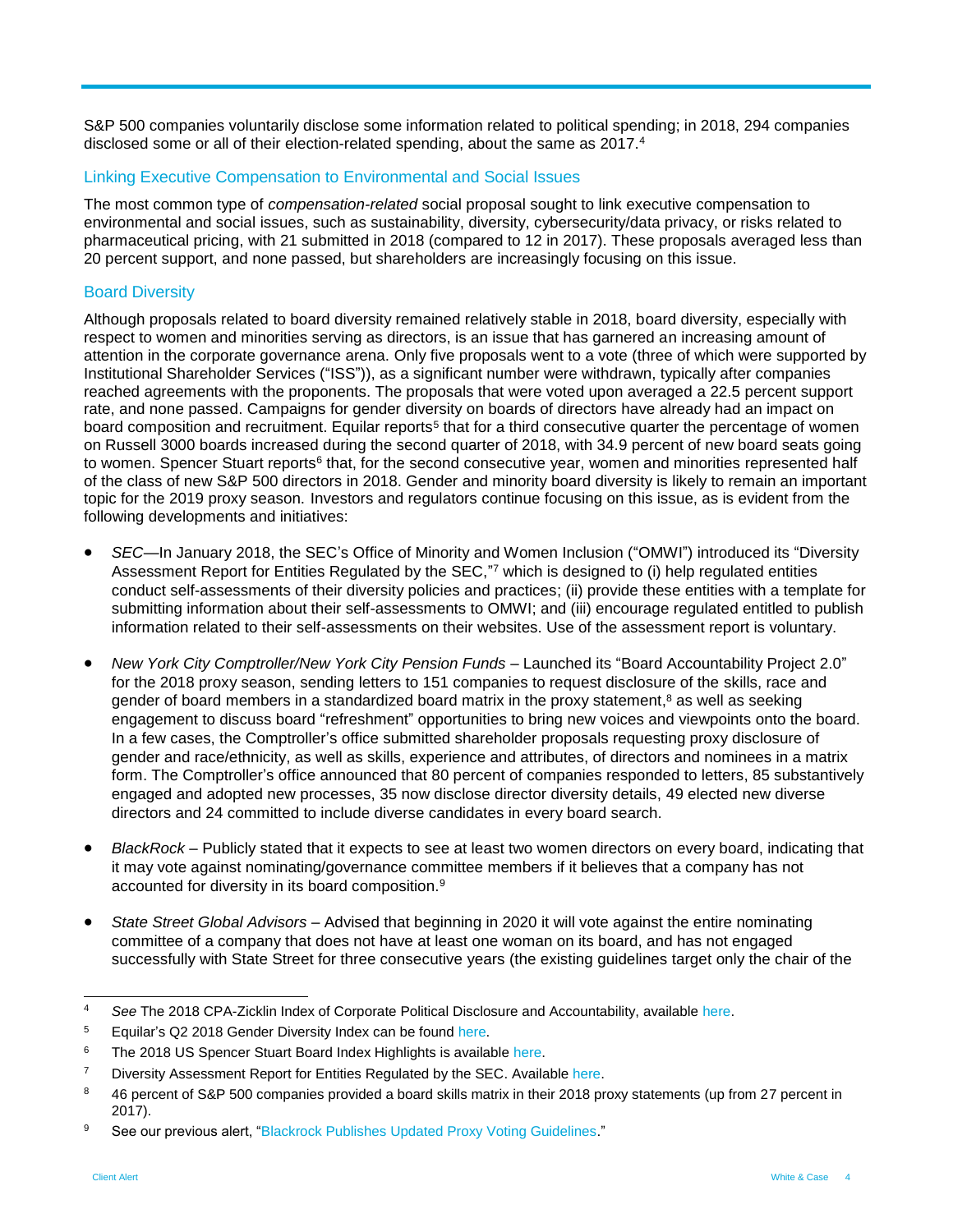governance committee, rather than all the members). State Street reported that by early March 2018 it had voted against more than 500 companies for failure to demonstrate progress on board diversity.

- *CalPERS* Engaged with more than 500 US companies in the Russell 3000 index regarding lack of board diversity and adopted a "Board Diversity & Inclusion" voting enhancement to hold directors at these companies accountable for failure to improve diversity on their boards or diversity and inclusion disclosures. CalPERS reported that through May 2018 it withheld votes or voted against 271 directors at 85 companies as a result of board diversity concerns.
- *California S.B.* 826<sup>10</sup> California recently passed a law that requires publicly traded companies based in California, regardless of state of jurisdiction or incorporation, to have at least one woman on their boards by December 31, 2019. By December 31, 2021, the applicable minimum number will increase to: (i) three female directors, if the company has six or more directors, (ii) two female directors, if the company has five directors, and (iii) one female director, if the company has four or fewer directors.
- *ISS and Glass Lewis –* In 2019, both of these proxy advisory firms updated their voting guidelines with respect to board gender diversity (see below for a discussion of these policies).



#### **Environmental Proposals**

Fewer environmental proposals reached a vote this season, as companies were increasingly willing to reach agreements with proponents that led to the withdrawal of many proposals. Seven environmental proposals received majority support in 2018: two asking for preparation of a two-degree scenario (which received 59.7 percent and 53 percent support); one seeking a report on coal ash risk (53.2 percent support); one seeking a report on methane emissions management (50.3 percent support); one asking for a sustainability report (60.4 percent and 57.2 percent support); and one asking a company to set GHG emissions reduction goals (57.2 percent support).

# **Major Trend:**

#### Climate Change

Climate change proposals were the most prevalent type of environmental proposal, with continued high levels of shareholder support. Out of the 68 environmental proposals that went to a vote, one-third (23) were climate change proposals. Climate change proposals averaged 32 percent support in 2018, similar to the 34.5 percent

 $10$ The full text of the bill is available [here.](https://leginfo.legislature.ca.gov/faces/billTextClient.xhtml?bill_id=201720180SB826)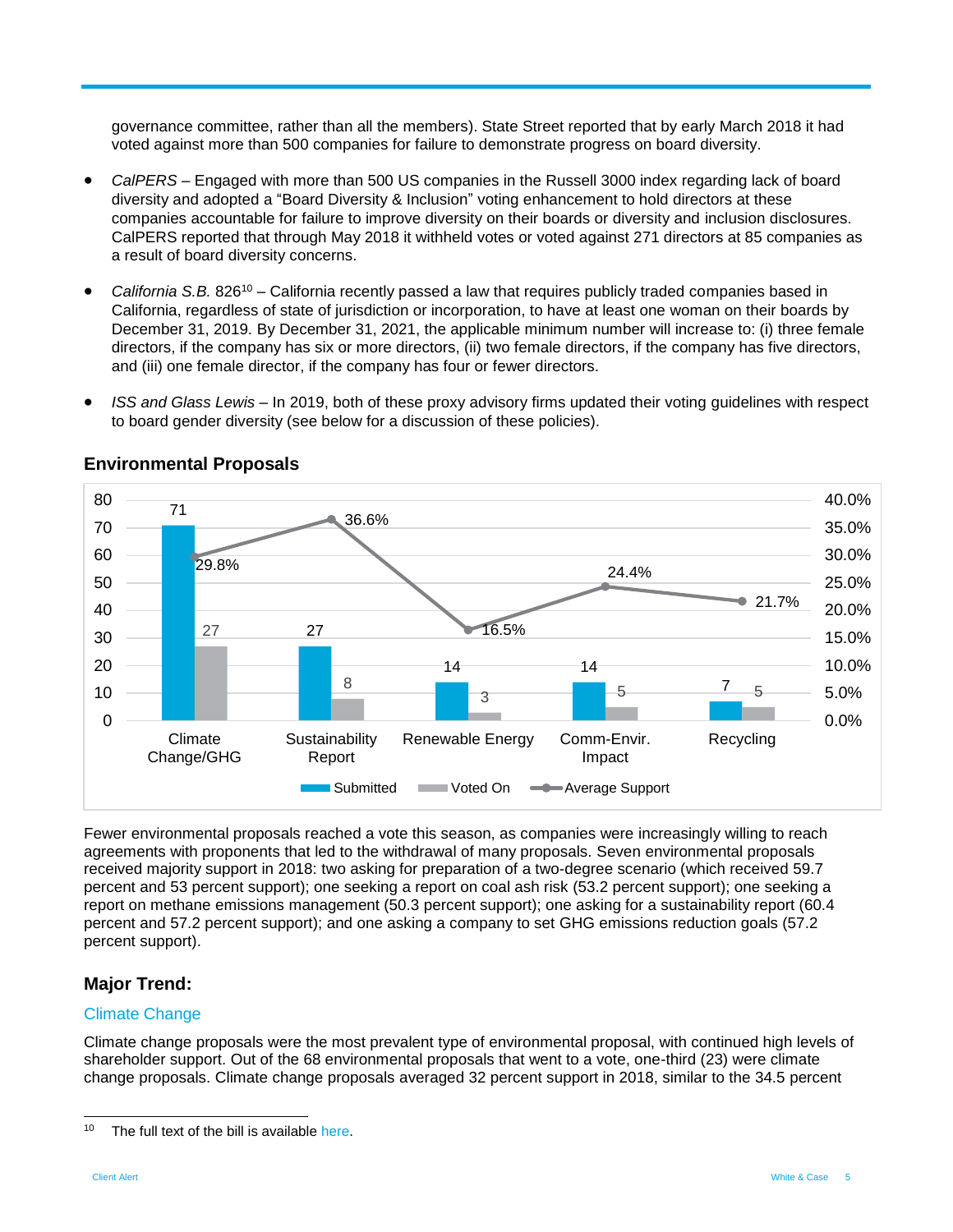support in 2017; more than half (12) received greater than 30 percent support, including eight proposals that received more than 40 percent support, with four proposals passing.

While several factors contributed to the increased support for environmental proposals, support from large institutional investors and public pension funds was instrumental in the passing of the four climate change proposals.

Institutional investors are looking at whether a company has integrated environmental risks and opportunities into its strategic planning, and many view sustainability as having a material impact on long-term corporate performance. Notwithstanding the applicable disclosure requirements, a company's environmental, social and governance ("ESG") disclosure should be tailored to the information the company's large shareholders want to know. This disclosure can be provided in a company's proxy statement, although most of this information will likely be provided in a separate sustainability report or on a company's website. Generally, these reports are positively perceived by investors.

### **Select ESG Developments**

#### ESG Guidelines Rule-Making Petition

In October 2018, a group of investors, state treasurers, public pension funds, unions, legal experts and ESG advocates representing more than \$5 trillion in assets filed a rule-making petition<sup>11</sup> asking the SEC "to promptly initiate rule-making to develop mandatory rules for public companies to disclose high-quality, comparable, decision-useful environmental, social and governance information." Petitioners<sup>12</sup> argued that standardized disclosure is critical for evaluating companies' long-term performance and risk management and that disparate reporting methods make it difficult for investors to compare companies or rely on the information for their investment decisions. They emphasized that their position was as fiduciaries looking to maximize returns and evaluate factors that could affect long-term risks, not promote personal values. Although 80 percent of large companies produce some kind of sustainability report, these reports are inconsistent due in part to a lack of guidance from the SEC.

#### ISS Environmental & Social QualityScore

While there were already several prominent ESG rating groups (for example, MSCI, Sustainalytics and RobecoSam), in 2018, ISS launched its Environmental & Social QualityScore platform<sup>13</sup> ("E&S QualityScore"), a data-driven approach to measure the quality of corporate disclosures on environmental and social issues, including sustainability governance, and to identify key disclosure omissions.<sup>14</sup> E&S QualityScore includes more than 380 environmental and social factors under analysis and provides a top-level score for both environmental and social, as well as scores for each category underneath each topic, on a scale of 1 (higher quality disclosure) to 10 (lower quality disclosure) relative to peer companies in their specific industry group. In November, ISS announced the addition of a new "Board Diversity" subcategory, which takes into account existing factors as well as factors such as: (i) the number of women serving in key leadership roles on the board, (ii) the number of female named executive officers, (iii) the standard deviation of director age, and (iv) the standard deviation of director tenure. The E&S QualityScore will have no impact on ISS' proxy voting recommendations.

 $11$ The petition is available [here.](https://www.sec.gov/rules/petitions/2018/petn4-730.pdf)

<sup>&</sup>lt;sup>12</sup> Including the US\$360 billion CalPERS; the New York state Comptroller; the Illinois state Treasurer; the Connecticut state Treasurer; the Oregon state Treasurer; the U.N. Principles for Responsible Investment; and US SIF: The Forum for Sustainable and Responsible Investment.

<sup>&</sup>lt;sup>13</sup> Available [here.](https://www.issgovernance.com/file/policy/latest/updates/Americas-Policy-Updates.pdf)

<sup>&</sup>lt;sup>14</sup> As part of its announcement, ISS also provided [FAQs](https://www.issgovernance.com/file/faq/Environmental-Social-QualityScore-FAQ.pdf) and a companion [Key Issues](https://www.issgovernance.com/file/faq/es-key-issues-discloure-transparency-qualityscore.pdf) document.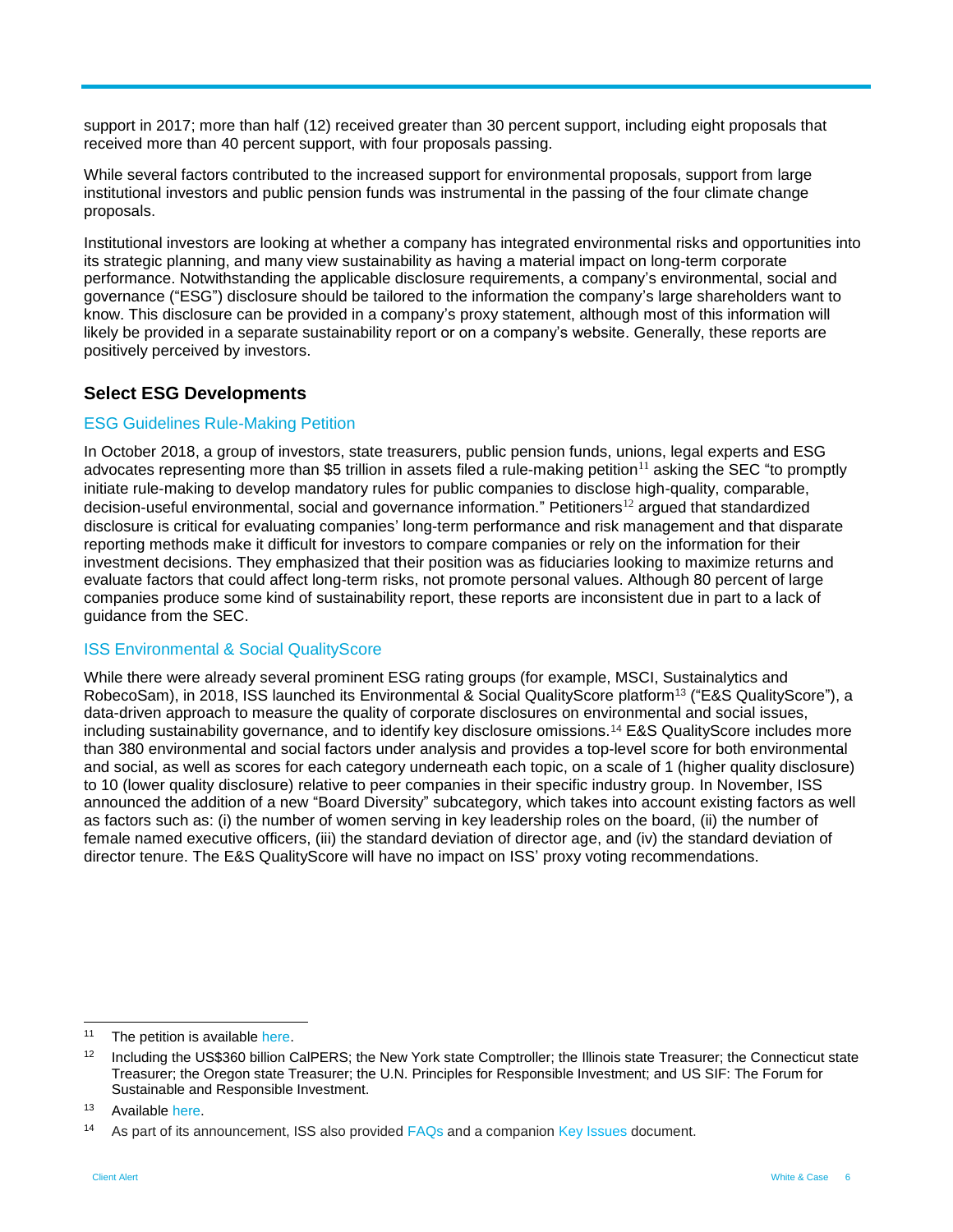# **ISS<sup>15</sup> <sup>16</sup> and Glass Lewis<sup>17</sup> <sup>18</sup> Proxy Voting Guidelines**

# **Board Gender Diversity**

For 2019, ISS will highlight boards with no gender diversity; however, it will not make adverse vote recommendations due to a lack of gender diversity. Effective for meetings taking place on or after February 1, 2020, ISS will generally vote against or withhold from the chair of the nominating committee (or other directors on a case-by-case basis) at companies in the Russell 3000 or S&P 1500 indices where there are no women on the company's board. Mitigating factors include: (i) a firm commitment, as stated in the proxy statement, to appoint at least one female director in the near term; (ii) the presence of a female on the board at the preceding annual meeting; or (iii) other relevant factors as applicable.

For 2019, Glass Lewis will generally recommend voting against the chair of the nominating committee of a board that has no female members. Glass Lewis may also recommend voting against the other members of the nominating committee, depending on other factors, including: (i) the size of the company, (ii) the industry in which the company operates, and (iii) the governance profile of the company. When making its voting recommendations, Glass Lewis will carefully review a company's disclosure of its diversity considerations (including whether boards have provided a sufficient rationale for not having any female board members or have disclosed a plan to address the lack of diversity on the board), and may not recommend that shareholders vote against directors of companies outside the Russell 3000 index.

# **Board Accountability and Shareholder Rights & Defenses – Management Proposals to Ratify Existing Charter or Bylaw Provisions**

ISS has added a new policy for 2019 pursuant to which it will vote against/withhold from individual directors, members of the governance committee, or the full board, where boards ask shareholders to ratify existing charter or bylaw provisions considering the following factors: (i) the presence of a shareholder proposal addressing the same issue on the same ballot; (ii) the board's rationale for seeking ratification; (iii) disclosure of actions to be taken by the board should the ratification proposal fail; (iv) disclosure of shareholder engagement regarding the board's ratification request; (v) the level of impairment to shareholders' rights caused by the existing provision; (vi) the history of management and shareholder proposals on the provision at the company's past meetings; (vii) whether the current provision was adopted in response to the shareholder proposal; (viii) the company's ownership structure; and (ix) previous use of ratification proposals to exclude shareholder proposals.<sup>19</sup> ISS will generally also vote against management proposals to ratify provisions of the company's existing charter or bylaws, unless these governance provisions align with best practice.

ISS has also updated its responsiveness policy to provide that if the board failed to act on a management proposal to ratify existing charter/bylaw provisions that was opposed by a majority of votes cast, this will trigger a board responsiveness analysis at the following annual meeting.

<sup>15</sup> ISS' 2019 Voting Guidelines can be found [here.](https://www.issgovernance.com/file/policy/latest/updates/Americas-Policy-Updates.pdf)

<sup>&</sup>lt;sup>16</sup> In addition to the below, ISS also updated its policies on director performance evaluations, reverse stock splits and environmental and social shareholder ("E&S") proposals (adding whether there are significant controversies, fines, penalties or litigation associated with the company's E&S practices as a factor it will consider).

<sup>&</sup>lt;sup>17</sup> Glass Lewis' 2019 Policy Guidelines can be found [here.](http://www.glasslewis.com/wp-content/uploads/2018/10/2019_GUIDELINES_UnitedStates.pdf)

<sup>&</sup>lt;sup>18</sup> In addition to the below, Glass Lewis also added clarifying language regarding its approach to the following topics: (i) peer groups, (ii) pay-for-performance, (iii) use of discretion, (iv) director compensation, and (v) bonus plans.

<sup>&</sup>lt;sup>19</sup> This is in response to an increase in the use of board-sponsored proposals to ratify existing charter or bylaw provisions in response to guidance from SEC staff that granted some companies' requests to grant no-action relief if companies sought to exclude shareholder proposals from their ballots by including a "conflicting" management-sponsored proposal to ratify one or more of their existing governance provision citing 14a-8(i)(9). See below discussion under "Shareholder Proposal and No-Action Letter Developments – SEC's Corp Fin Further Refines Rule 14a-8(i)(9) Exclusion."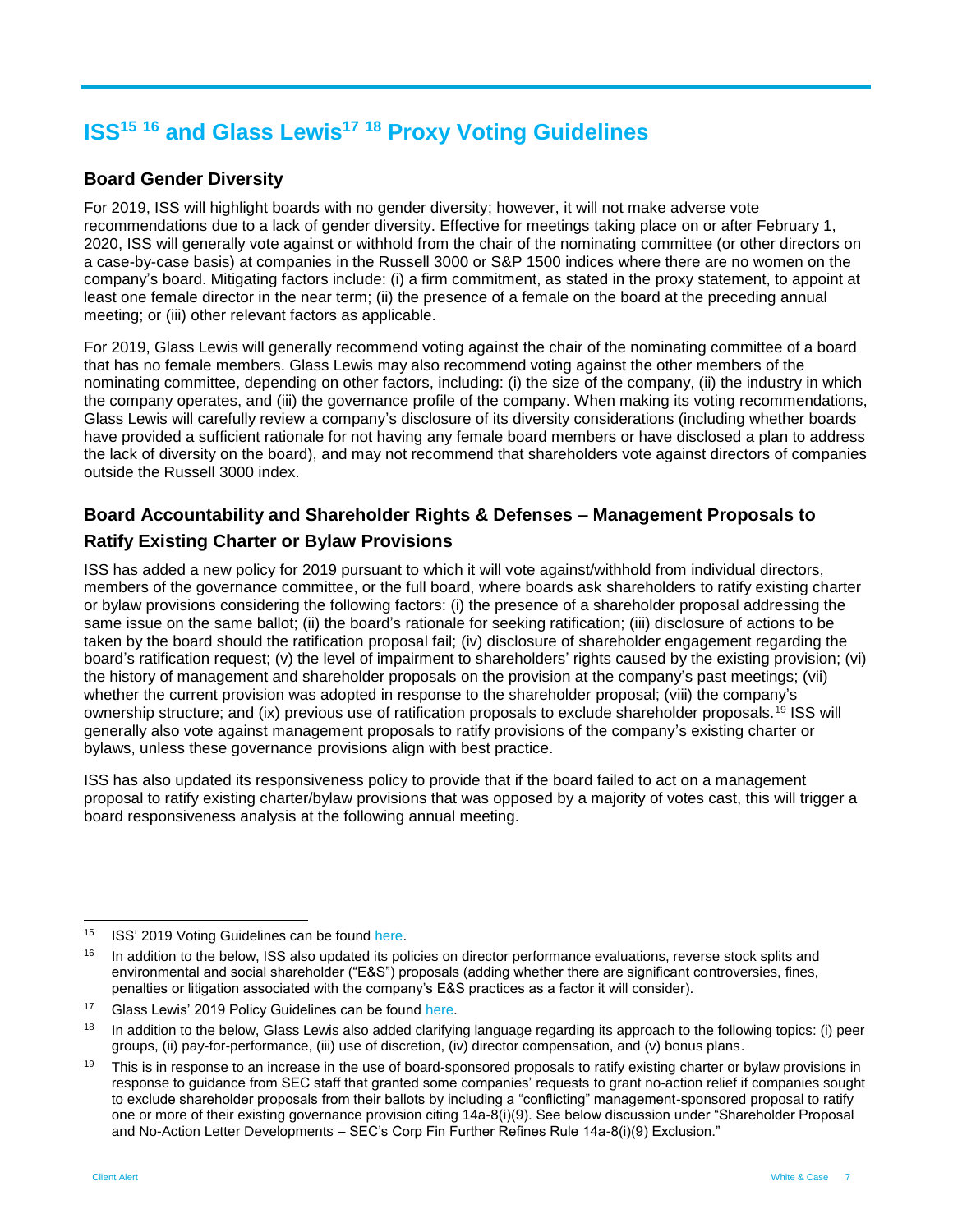# **Conflicting and Excluded Special Meeting Proposals**

Glass Lewis has codified its policy regarding conflicting special meeting shareholder resolutions:

- Where there is both a management proposal and a shareholder proposal requesting different thresholds for the right to call a special meeting, Glass Lewis will generally recommend voting for the lower threshold and against the higher threshold.
- Where there are conflicting management and shareholder special meeting proposals and the company does not currently maintain a special meeting right, Glass Lewis may consider recommending that shareholders vote in favor of the shareholder proposal and abstain from voting on management's proposal.
- Where companies have excluded a special meeting shareholder proposal in favor of a management proposal ratifying an existing special meeting right, Glass Lewis will typically recommend against the ratification proposal, as well as members of the nominating and governance committee.

In addition, Glass Lewis will make note of instances where the SEC has allowed companies to exclude shareholder proposals, which may result in recommendations against members of the governance committee in very limited circumstances if Glass Lewis believes the exclusion was detrimental to shareholders.

# **Diversity Reporting**

Glass Lewis will generally recommend in favor of shareholder proposals requesting additional disclosure on: (i) employee diversity, and (ii) the steps companies are taking to promote workforce diversity.

# **Environmental and Social Risk Oversight**

Glass Lewis has codified its approach to reviewing how boards oversee environmental and social issues:

- For large cap companies and where material oversight issues are identified, Glass Lewis will review a company's overall governance practices and identify which directors or board-level committees have been charged with oversight of environmental issues and/or social issues.
- Glass Lewis will also note instances where oversight of environmental and/or social issues has not been clearly defined by companies in their governance documents.
- Where it is clear that companies have not properly managed or mitigated environmental or social risks to the detriment of shareholder value, or when such mismanagement has threatened shareholder value, Glass Lewis may consider recommending that shareholders vote against members of the board who are responsible for oversight of environmental and social risks.
- In the absence of explicit board oversight of environmental and social issues, Glass Lewis may recommend that shareholders vote against members of the audit committee.

# **Ratification of Auditor**

Glass Lewis codified that when reviewing auditor ratification proposals, additional factors it will consider include: (i) auditor's tenure, (ii) a pattern of inaccurate audits, and (iii) any ongoing litigation or significant controversies that call into questions an auditor's effectiveness. In limited cases, these factors may contribute to a recommendation against auditor ratification.

#### **Virtual Shareholder Meetings**

For companies that opt to hold virtual-only annual shareholder meetings (without the option of in-person attendance), Glass Lewis may recommend voting against members of the governance committee if the company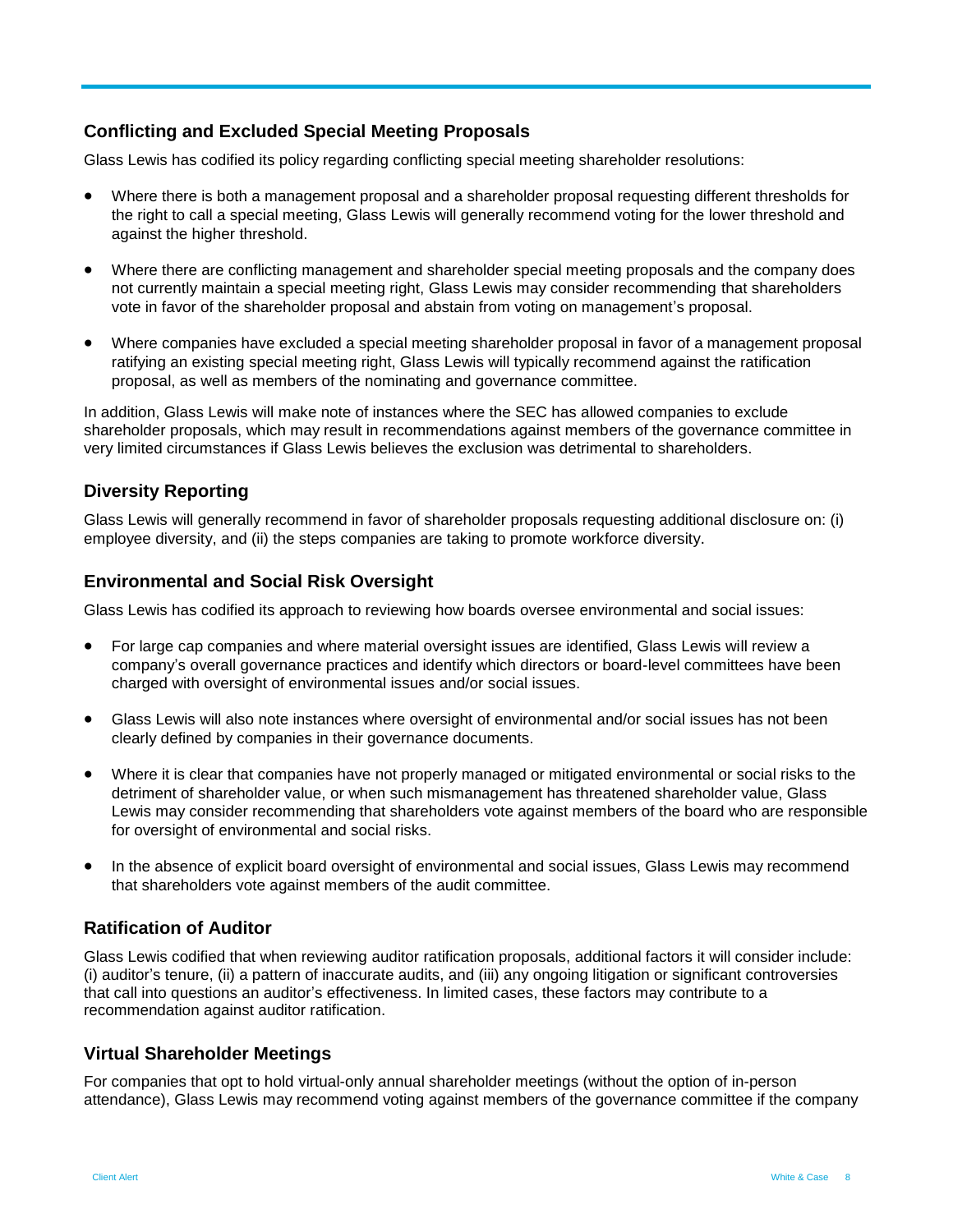does not provide disclosure assuring that shareholders will be afforded the same rights and opportunities to participate as they would at an in-person meeting.

#### **Written Consent Shareholder Proposals**

Glass Lewis adjusted its approach to written consent shareholder proposals such that, in instances where companies have adopted proxy access and a special meeting right with a threshold of 15 percent or lower, Glass Lewis will generally recommend against shareholder proposals requesting that companies adopt a shareholder right to act by written consent.

#### **Board Composition – Attendance**

ISS has codified its approach that in cases of chronic poor meeting attendance by a director, without reasonable justification, in addition to voting against the director, ISS will generally vote against or withhold from appropriate members of the nominating/governance committees or the full board.<sup>20</sup>

#### **Excise Tax Gross-Ups**

Glass Lewis will now consider recommending against members of a company's compensation committee if new excise tax gross-ups are provided in executive employment agreements, particularly in situations where a company previously committed not to provide any such entitlements in the future.

# **Shareholder Activism Trends and Developments**

#### **Exempt Solicitations**

Under Exchange Act Rule 14a-6(g), any person who owns more than \$5 million of a company's securities and who solicits shareholders on a topic, but does not seek proxy voting authority, must file with the SEC a Notice of Exempt Solicitation, which appears on the company's EDGAR page as Form PX14A6G. In July 2018, the SEC clarified in a new Compliance and Disclosure Interpretation ("C&DI") <sup>21</sup> that shareholders owning *less* than \$5 million of a company's securities are permitted to file a notice of exempt solicitation on a voluntary basis as long as the cover of the notice clearly identifies it as a voluntary filing.

There has been a significant increase in the number of exempt solicitation filings made by both institutional investors (sometimes in response to a company's statement in opposition to a shareholder proposal or to encourage shareholders to vote a specific way) and retail investors who do not meet the \$5 million holding threshold, with filings for 2018 up 43 percent compared to 2016. So far, these solicitations have not had any meaningful impact on votes. However, given SEC guidance, companies should be prepared to monitor and respond to a proliferation of Form PX14A6G filings during the 2019, including informing the SEC if they believe an exempt solicitation filing contains materially false or misleading information, or is clearly not filed by a shareholder of the company, in order to potentially contest the filing.

#### **"Vote No" Campaigns**

While the numbers have remained relatively stable (18 in 2018, 18 in 2017, 22 in 2016 and 15 in 2015), there has been a recent increase in the visibility of "vote no" or "withhold" campaigns in which activists campaign against one or more directors supported by the board without proposing a slate of their own. Some shareholders use "vote no" campaigns to signify their discontent with the board of directors, in some cases targeting individual directors as a proxy for specific issues. "Vote no" campaigns are also used to pressure boards to reform themselves and drive change without the expense of formal proxy contest; to respond to a rejected takeover offer, when shareholders have missed the deadline for nominating their own slate; to express shareholder sentiment on economic or strategy-related issues; or to express dissatisfaction with company performance. These campaigns

<sup>21</sup> Availabl[e here.](https://www.sec.gov/corpfin/proxy-rules-schedules-14a-14c-cdi#126)

<sup>&</sup>lt;sup>20</sup> Currently, the policy is generally applied as follows: (a) After three years of poor attendance by a director, recommend withhold from the chair of the nominating or governance committee; (b) After four years, recommend withhold from the full nominating or governance committee; and (c) After five years, recommend withhold from all nominees.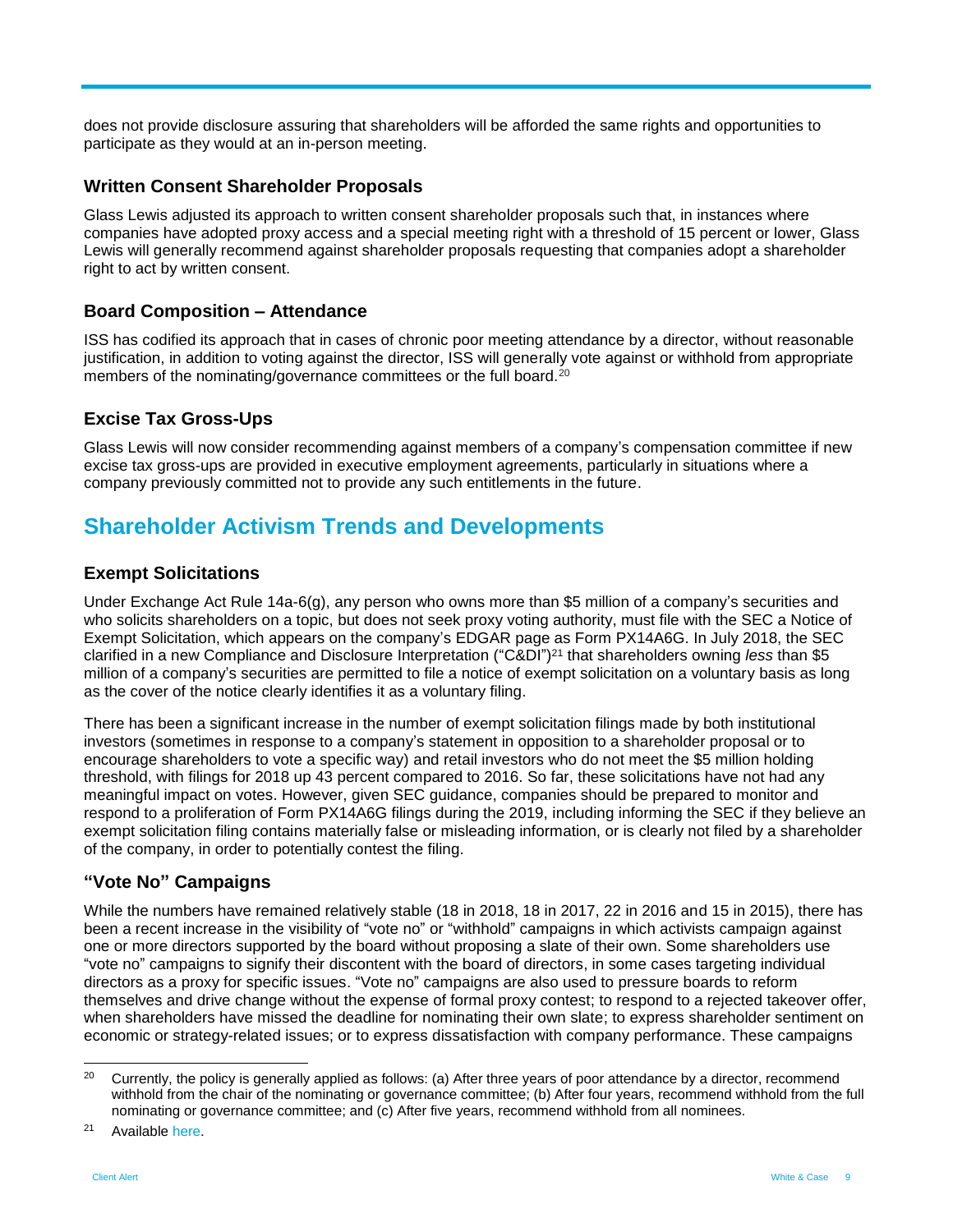can have a significant impact on the targeted director and the board as a whole. Even a director who technically survives the vote may resign or be removed afterwards if the result is too damaging, and in companies with a resignation policy, if a director fails to receive the requisite vote, the board must decide whether to accept such director's resignation or face criticism from shareholders, ISS and Glass Lewis if it decides not to accept.

# **Shareholder Proposal and No-Action Letter Developments**

# **Exclusion of Shareholder Proposals under the Ordinary Business Exception of Rule 14a-8(i)(7) and the Economic Relevance Exception of Rule 14a-8(i)(5)**

In 2017, the staff (the "Staff") of the SEC's Division of Corporation Finance ("Corp Fin") issued guidance<sup>22</sup> and subsequent statements,<sup>23</sup> which indicated that companies submitting no-action letter requests based on the "economic relevance" <sup>24</sup> and "ordinary business" exceptions<sup>25</sup> *could* include a discussion of the board's analysis of the particular policy issue raised by the proposal and its significance in relation to the company, since no-action requests made on these bases often raise difficult judgment calls that the Staff believes are matters that the board is generally best suited to analyze. During the 2018 proxy season, a number of companies included board analyses as part of their no-action requests; however, only one such request was granted.<sup>26</sup> To clarify what type of information is most helpful in a board analysis in connection with a no-action request, in October 2018, the Staff issued Staff Legal Bulletin 14J ("SLB 14J").<sup>27</sup> SLB 14J also provides the Staff's views on the scope and application of (i) "micromanagement" as a basis to exclude a proposal under the "ordinary business" exception; and (ii) the "ordinary business" exception for proposals concerning executive and/or director compensation matters.

#### Board Analysis

l

SLB 14J encourages companies that are including a board analysis to describe the specific substantive factors considered by the board, rather than focusing on the process undertaken by the board.<sup>28</sup> While the absence of a board analysis will not create a presumption against exclusion, it may be difficult for the Staff to exclude a

<sup>&</sup>lt;sup>22</sup> Staff Legal Bulletin 14I. See our prior alert, ["SEC Releases Timely Guidance on Shareholder Proposals.](https://www.whitecase.com/sites/whitecase/files/files/download/publications/sec-releases-timely-guidance-on-shareholder-proposals.pdf)"

<sup>&</sup>lt;sup>23</sup> See statements by Corp Fin Director William Hinman and Corp Fin Associate Director Michele Anderson at the November 2017 PLI Securities Regulation Institute, and Corp Fin Senior Special Counsel Matt McNair on a webcast presented by thecorporatecounsel.net, available [here.](https://www.thecorporatecounsel.net/member/Webcast/2017/11_14/transcript.htm)

<sup>&</sup>lt;sup>24</sup> Rule 14a-8(i)(5) permits a company to exclude a proposal that "relates to operations which account for less than 5 percent of the company's total assets at the end of its most recent fiscal year, and for less than 5 percent of its net earnings and gross sales for its most recent fiscal year, and is not otherwise significantly related to the company's business."

<sup>&</sup>lt;sup>25</sup> Rule 14a-8(i)(7) permits a company to exclude a proposal that "deals with a matter relating to the company's ordinary business operations."

<sup>26</sup> Dunkin' Brands Group, Inc. (avail. Feb. 22, 2018).

<sup>&</sup>lt;sup>27</sup> See our prior alert "SEC Releases New Guidance on Board Analyses and Rule 14a-8 Ordinary Business and Economic [Relevance Exceptions.](https://www.whitecase.com/publications/alert/sec-releases-new-guidance-board-analyses-and-rule-14a-8-ordinary-business-and)"

<sup>&</sup>lt;sup>28</sup> These include, among other things,: (i) the extent to which the proposal relates to the company's core business activities. (ii) quantitative data, including financial statement impact, illustrating whether or not the matter is significant to the company, (iii) whether the company has already addressed the issue in some manner, including the differences between the proposal's specific request and the actions the company has already taken, and an analysis of whether such differences present a significant policy issue for the company, (iv) the extent of shareholder engagement on the issue and the level of interest shareholders have expressed on the issue; (v) whether there have been other requests for the action or information sought by the proposal; and (vi) whether the company's shareholders have previously voted on the matter and, if so, how the board views those voting results.

Previous voting results were a key issue for several no-action letters submitted during the 2018 proxy season. SLB 14J makes clear that if a previously voted-on matter received "significant shareholder support," the Staff will consider whether the company has taken any subsequent action or whether other intervening events have occurred since the vote that may have mitigated or increased the issue's significance to the company. In addition, the more recent a vote, the more likely it is to indicate significance.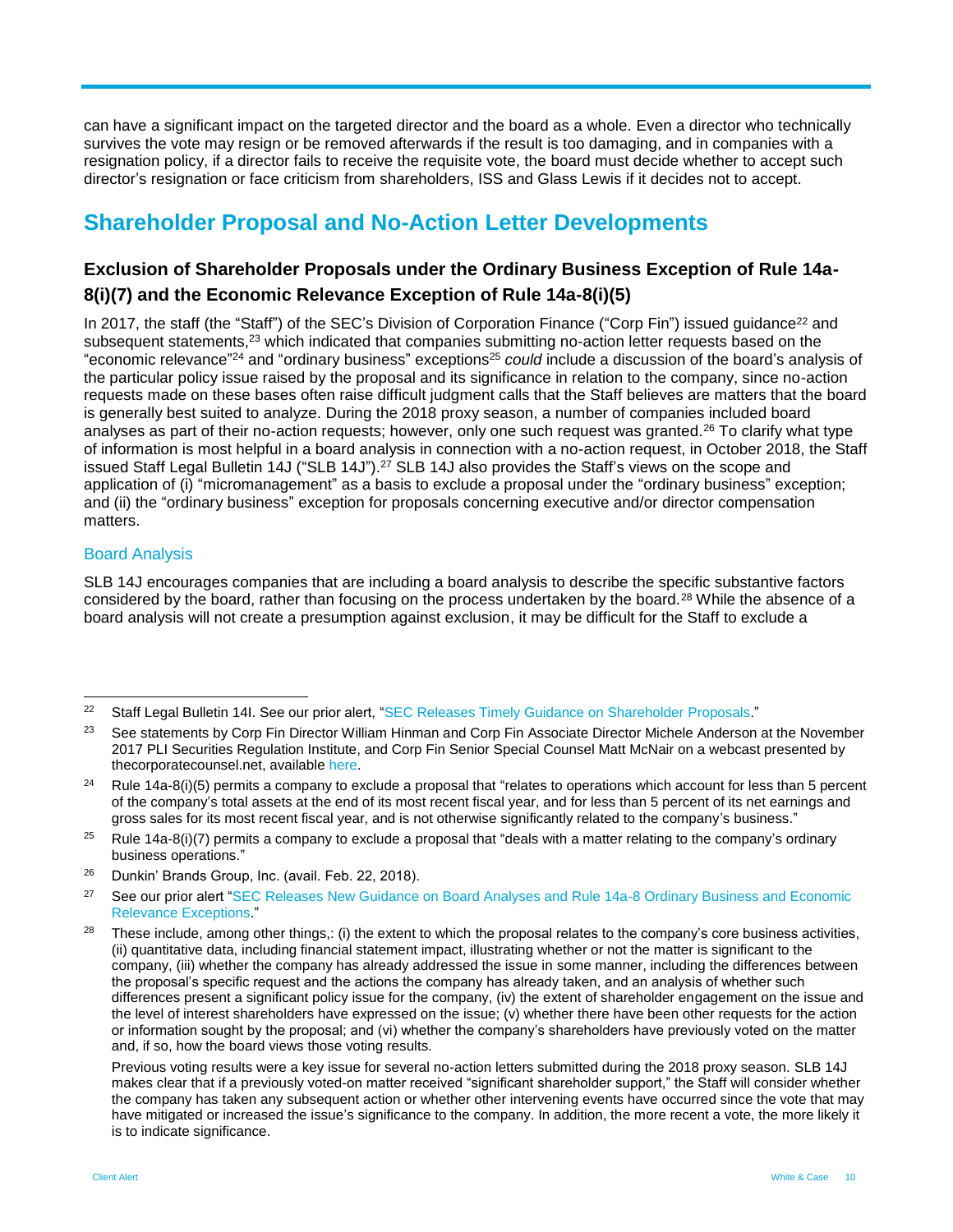proposal without such an analysis when the significance of the issue in question may depend on factors that the board is well positioned to evaluate.<sup>29</sup>

#### Ordinary Business Micromanagement

SLB 14J explains that under the ordinary business exception a proposal with a proper subject matter may still be excludable if it "probe[s] too deeply into matters of a complex nature," involves intricate detail, or asks for specific time frames or methods for implementing complex policies.<sup>30</sup>

#### Proposals that Address Senior Executive or Director Compensation

Proposals that relate to the management of the workforce and general employee compensation and benefits are generally excludable as ordinary business matters, while those focused on senior executive and/or director compensation generally are not excludable as they are viewed as significant policy matters. SLB 14J clarified that the Staff will examine whether the underlying concern of the proposal is truly focused on aspects of senior executive or director compensation or merely touches upon or implicates senior executive or director compensation. Further, if the proposal focuses on elements of compensation generally available to the workforce, then it is likely excludable under the ordinary business exception. Finally, although historically, the Staff has not excluded executive and/or director compensation proposals on the basis of micromanagement, the Staff now agrees that such proposals can be excluded on this basis if they seek intricate detail, or seek to impose specific timeframes or methods for implementing complex policies.<sup>31</sup>

#### Key Considerations

Because shareholder proposals generally must be addressed during an extremely busy time of the year for most companies, careful consideration should be given as to whether providing a board analysis is a worthwhile investment of the board's time. Evaluation by the board<sup>32</sup> may be warranted if the issue in question depends on factors that the company believes are not self-evident and that can be best analyzed and explained by the board. If it is determined that an analysis by the board is appropriate, efforts should be made to streamline the process, provide the board with the requisite information for its analysis and schedule meetings as necessary to finalize the analysis in advance of the deadline for submitting a no-action request.

#### **SEC's Corp Fin Further Refines Rule 14a-8(i)(9) Exclusion**

Rule 14a-8(i)(9) allows a company to exclude a shareholder proposal that "directly conflicts" with a management proposal. In 2015, the Staff narrowed the application of Rule 14a-8(i)(9) by redefining the meaning of "direct

 $29$ <sup>29</sup> While a board analysis is not required, the SEC recently denied no-action relief to a company that did not include a board analysis in its request to exclude a shareholder proposal under the ordinary business exception. The Staff specifically noted that "the information presented includes neither a board analysis nor other analysis addressing the significance of the particular proposal to the Company's business operations" and cited SLB 14J's emphasis on the importance of including such an analysis where "the significance of a particular issue…may depend on factors that are not self-evident and that the board may be well-positioned to consider and evaluate." *See* Walgreens Boots Alliance, Inc. (avail. Nov. 20, 2018).

<sup>&</sup>lt;sup>30</sup> For example, a proposal seeking a plan to reach net-zero greenhouse gas emissions by 2030 which imposed specific time frames or methods was excludable because it was determined to be micromanaging the company. *See* Apple Inc. (December 5, 2016). Recently, the Staff allowed exclusion of a proposal requesting that shareholder approval be required prior to effectiveness of any new open market share repurchase programs or stock buybacks adopted by the board under the micromanagement exception, as "the [p]roposal would make each new share repurchase program and each and every stock buyback dependent on shareholder approval." *See* Walgreens Boots Alliance, Inc. (avail. Nov, 20, 2018).

<sup>31</sup> For example, a proposal detailing the eligible expenses covered under a company's relocation expense policy such as the type and duration of temporary living assistance, as well as the scope of eligible participants and amounts covered, may be excludable on the basis of micromanagement.

<sup>&</sup>lt;sup>32</sup> It is also appropriate/acceptable for the requisite analysis to be performed by a committee of the board.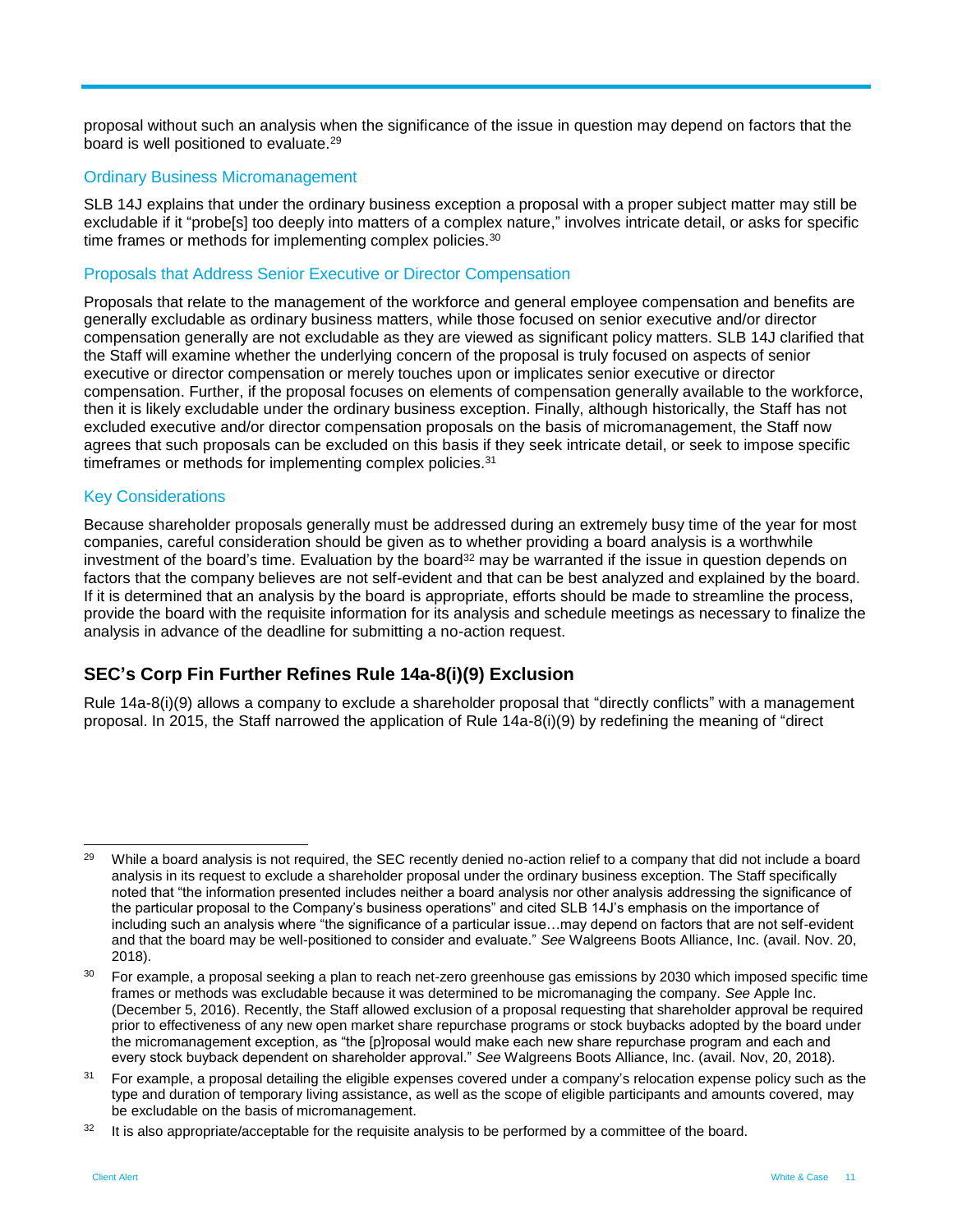conflict"<sup>33</sup> and further refined its position<sup>34</sup> in a series of no-action responses in 2018<sup>35</sup> which allowed companies to exclude shareholder proposals that "directly conflicted" with management proposals where a management proposal asked shareholders to ratify an existing corporate governance provision (in these cases, special meeting thresholds) and the shareholder proposal asked for a lower threshold.<sup>36</sup> However, in each of those cases, the provisions that the companies were submitting to the shareholders for ratification already existed in the companies' governing documents. By contrast, the Staff did not concur that a company could exclude a proposal asking the company's board to take the steps necessary to amend the bylaws to give shareholders the right to call a special meeting, where the company's "counterproposal" was to amend existing bylaws and charter provisions under which only the board or CEO could call a special meeting.<sup>37</sup> Noting that shareholders were not currently permitted to call a special meeting and that the bylaw amendments would only become effective upon shareholder approval, the Staff found that both proposals sought to give shareholders the ability to call a special meeting "[and did] not present shareholders with conflicting decisions such that a reasonable shareholder could not logically vote in favor of both proposals."<sup>38</sup> Companies considering no-action requests based on a "direct conflict" between a management and shareholder proposal should evaluate whether the proposals "directly conflict" given the nuanced position taken by the Staff in the previous requests.

<sup>33</sup> See Staff Legal Bulletin 14H ("SLB 14H"), available [here,](http://www.sec.gov/interps/legal/cfslb14h.htm) under which the key question in evaluating a possible Rule 14a-8(i)(9) exclusion for "conflicting proposals" is "whether a reasonable shareholder could logically vote for both proposals" because both seek a similar objective. If so, the proposals were not in "direct conflict."

<sup>34</sup> Post-SLB 14H, the Staff addressed its application in a series of no-action responses, in each case granting no-action relief to the company under Rule 14a-8(i)(9). In all of those cases, the provisions that the companies were submitting to the shareholders for ratification already existed in the companies' governing documents. As a result, the companies were seeking only shareholder ratification; no further shareholder action was necessary to implement the charter and bylaw provisions, and in each case the Staff allowed the exclusion of the shareholder proposal seeking changes to the thresholds provided in such provisions.

<sup>35</sup> *See* Illumina, Inc. (avail. March 18, 2016), AES Corporation (avail. December 19, 2017), CF Industries Holdings (avail. January 30, 2018) and Capital One (avail. Feb 21, 2018).

<sup>&</sup>lt;sup>36</sup> In one subsequent similar no-action response, the Staff conditioned no-action relief on the company making specified disclosures in its proxy statement. Specifically, the company had to disclose: (i) the shareholder proposal that the company omitted, (ii) that the company believes a vote in favor of ratification is tantamount to a vote against lowering the relevant threshold, (iii) the impact on the threshold, if any, if ratification is not received, and (iv) the company's expected course of action, if ratification is not received.

<sup>&</sup>lt;sup>37</sup> Neither the amendment to the certificate nor the amendment to the bylaws could become effective until the certificate amendment was approved by the shareholders.

<sup>38</sup> American Airlines Group (avail. April 2, 2018).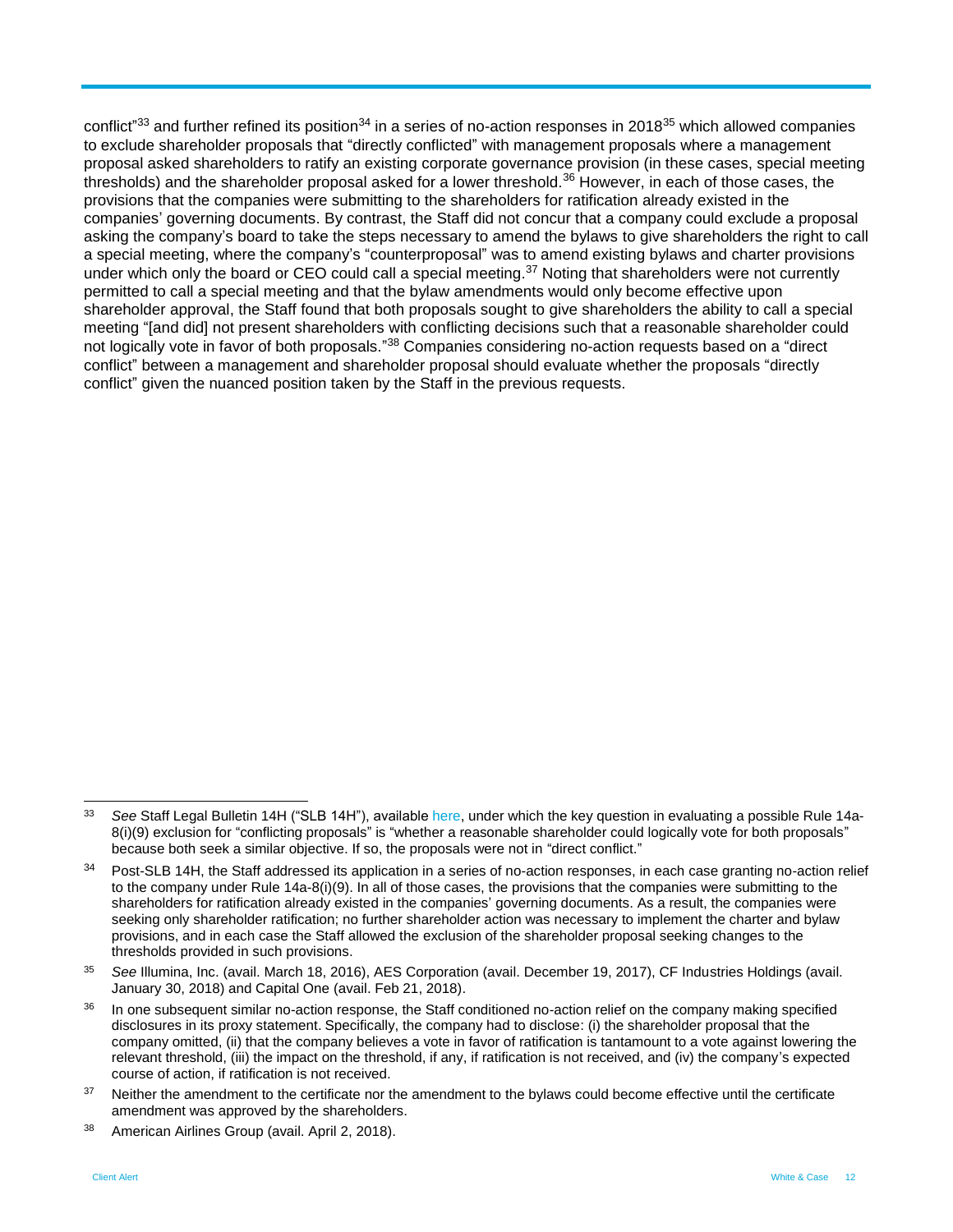# **Part II: Corporate Governance Developments**

# **New Proxy C&DIs**

In May 2018, Corp Fin issued 45 new C&DIs to replace the interpretations in the Telephone Interpretation Manual and the March 1999 Supplement that relate to the proxy rules and Schedules 14A and 14C.<sup>39</sup>

# **Board Oversight of Risk Exposure**

#### **Oversight of Social Media Risk; Disclosure Controls Impact**

The SEC's recent action against Tesla and its CEO<sup>40</sup> highlights the importance of having disclosure controls for all corporate communications and makes clear that the SEC is focused on communications from a company in any form. Accordingly, all communications made on behalf of a company must be vetted as carefully as traditional modes of communication, such as SEC filings, and companies should have formal disclosure controls and procedures in place around all corporate communications as well as a written disclosure policy that specifically

- (1) If action is to be taken with respect to the election of directors and the persons solicited have cumulative voting rights, a soliciting party can cumulate votes among director nominees, even if a choice has not been specified by the security holder, by simply indicating this in bold-faced type on the proxy card, as long as state law grants the proxy holder the authority to exercise discretion to cumulate votes and does not require separate security holder approval for cumulative voting. (Question 124.01)
- (2) A registrant must file preliminary proxy materials if it receives adequate advance notice of a non-Rule 14a-8 matter that may be raised at a meeting if Rule 14a-4(c)(2) does not permit the company to exercise discretionary authority on such matter. (Question 124.07)
- (3) A proposed change in the registrant's name, by itself, does not require the filing of a preliminary proxy statement. (Question 126.02)
- (4) If raising proceeds through a sale of common stock is not an integral part of an acquisition transaction because at the time the acquisition consideration is payable, the registrant has other means of fully financing the acquisition, then a proposal to approve the authorization of a common stock issuance would not involve the acquisition and Note A of Schedule 14A would not apply. By contrast, if the cash proceeds from the public offering are expected to be used to pay any material portion of the consideration for the acquisition, then Note A would apply. (Question 151.01)
- (5) If a registrant is required to disclose the New Plan Benefits Table under Item 10(a)(2) of Schedule 14A, it should list in the table all of the individuals and groups for which award and benefit information is required, even if the amount to be reported is "0"; alternatively, it can identify any such individuals or groups through narrative disclosure that accompanies the New Plan Benefits Table. (Question 161.03)
- (6) A proxy statement seeking security holder approval for the elimination of preemptive rights from a security does involve a modification of that security for purposes of Item 12 of Schedule 14A and accordingly must contain the financial and other information required by Item13 of Schedule 14A. (Question 161.01)
- <sup>40</sup> Tesla's Elon Musk was charged with securities fraud related to tweets in which he stated that he had secured funding to take Tesla private at a substantial premium to its then-current trading price and that the only remaining uncertainty was a shareholder vote. The SEC's complaint alleged that, in truth, Musk had not discussed specific deal terms with any potential financing partners and knew that the potential transaction was uncertain and subject to numerous contingencies, thereby making untrue statements of material fact in violation of the anti-fraud provisions of Section 10(b) of the Exchange Act of 1934. The SEC also charged Tesla with violating Rule 13a-15 of the Exchange Act for failing to have required disclosure controls and procedures relating to Musk's tweets. Despite having notified the market in 2013 that it intended to use Musk's Twitter account as a means of announcing material information about the company and encouraging investors to review Musk's tweets, Tesla had no disclosure controls or procedures in place to determine whether Musk's tweets contained information required to be disclosed in Tesla's SEC filings, nor did it have sufficient processes in place to ensure that Musk's tweets were accurate or complete. The SEC's complaint against Musk is available [here](https://www.sec.gov/litigation/complaints/2018/comp-pr2018-219.pdf) and the complaint against Tesla is available [here.](https://www.sec.gov/litigation/complaints/2018/comp-pr2018-226.pdf) Both Musk and Tesla settled with the SEC. Among other relief, the settlements required that: (i) Musk step down as Tesla's Chairman and be replaced by an independent Chairman. Musk will be ineligible to be re-elected Chairman for three years; (ii) Tesla will appoint a total of two new independent directors to its board; (iii) Tesla will establish a new committee of independent directors and put in place additional controls and procedures to oversee Musk's communications; and (iv) Musk and Tesla will each pay a separate \$20 million penalty, to be distributed to harmed investors under a court-approved process. The SEC's statement on the settlement is available [here.](https://www.sec.gov/news/press-release/2018-226)

 $\overline{a}$ The six substantive changes were: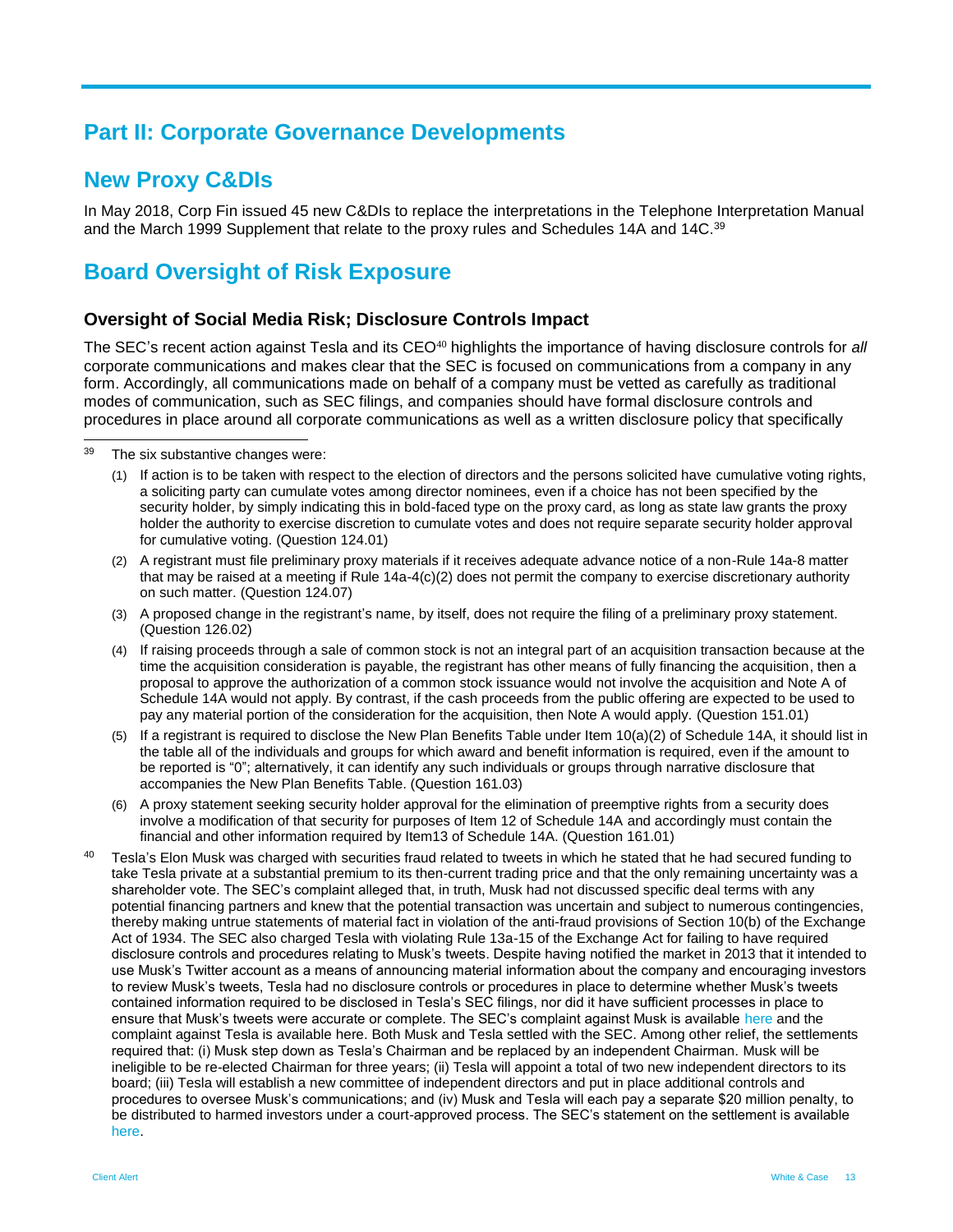covers corporate communications via social media channels. All information disclosed through social media channels must be reviewed before publication for accuracy, completeness, and compliance with any regulatory requirements. Special procedures should be put in place around corporate communications made by individual senior executives through their personal accounts to the extent that the company has individual executives communicating material information on its behalf. This is necessary even if the company has previously announced that such medium will be used for company communications (thereby indicating that it should be relied on as a Regulation FD-compliant forum for the company).

Further, companies should ensure that their disclosure policy is regularly updated to reflect the latest technological developments in social media and changes in the use of social media by corporate executives, as well as developments in applicable laws and relevant regulatory guidance. A formal communications/disclosure plan or guidelines should establish a hierarchy for clearing communications on significant corporate issues.

# **Oversight of Cybersecurity Risk (and Related Disclosure and Governance Considerations)**

#### Board Oversight

Ensuring the adequacy of a company's cybersecurity measures is a critical part of a board's risk oversight responsibilities.<sup>4142</sup> In February 2018, the SEC issued an interpretive release<sup>43</sup> providing guidance (the "Cybersecurity Guidance") to assist public companies in preparing disclosures about cybersecurity risks and incidents.<sup>44</sup> Among other things, the Cybersecurity Guidance discusses cybersecurity and its related disclosure requirements as a key element of enterprise risk management in which program development and oversight responsibilities move straight "up the corporate ladder" to officers and directors. Oversight of cybersecurity risk may be vested in a committee of the board<sup>45</sup> or the board as a whole, and companies should make this decision carefully, as it can signal the relative importance the company places on cybersecurity issues. Directors must understand the nature of cybersecurity risk and prioritize their oversight of cyber preparedness, detection, response, and disclosure. Boards should receive periodic updates from management and any relevant expert advisors on the company's compliance with applicable standards.<sup>46</sup> Further, board oversight of cyber risk management, including how the board engages with management on cybersecurity issues, should be disclosed to the extent cybersecurity risks are material to the business.

SEC Commissioner Kara Stein also articulated her views about board cybersecurity oversight in a September 2018 speech.<sup>47</sup> Most notably, she: (i) supported the notion of boards retaining independent experts to provide advice on technology and cybersecurity if they lack independent expertise on the board; (ii) advised independent directors to meet with the company's CISO in executive session at least twice a year to facilitate candid dialogue about "culture, tone and the resources dedicated to both prevention and resiliency"; and (iii) emphasized the board's duty to affirm that the company's disclosures adequately reflect its significant cyber risks.

 $41$ <sup>41</sup> The Center for Audit Quality has issued a ["Cybersecurity Risk Management Oversight: A Tool for Board Members",](https://www.thecaq.org/cybersecurity-risk-management-oversight-tool-board-members) which offers questions that directors can ask of management and the auditors as part of their oversight of cybersecurity risks and disclosures.

<sup>42</sup> 84 percent of Fortune 100 companies disclosed in their proxy statement or 10-K that at least one board-level committee was designated oversight of cybersecurity matters. At the same time, around 25 percent identified one or more "point persons" on cyber among the management team (e.g., the CISO or CIO). *See* EY Center for Board Matters "Cybersecurity Disclosure Benchmarking", availabl[e here](https://www.thecorporatecounsel.net/member/Memos/EY/10_18_cyber.pdf).

<sup>43</sup> Availabl[e here.](https://www.sec.gov/rules/interp/2018/33-10459.pdf)

<sup>44</sup> See our prior alert, "SEC Issues Interpretive Guidance on Public Company Cybersecurity Disclosures: Greater [Engagement Required of Officers and Directors.](https://www.whitecase.com/publications/alert/sec-issues-interpretive-guidance-public-company-cybersecurity-disclosures-greater)"

<sup>45</sup> In many companies, the Audit Committee retains primary oversight of cybersecurity risks, consistent with its role in oversight of enterprise risks generally. However, in some companies it may make sense to assign primary oversight of cybersecurity to a Risk Committee that oversees a range of the company's enterprise risks or a Technology Committee focused on oversight of technology-related risks.

<sup>&</sup>lt;sup>46</sup> Boards are increasingly seeking director candidates with cybersecurity knowledge, although qualified candidates can be difficult to find. *See* EY's "Understanding the Cybersecurity Threat," available [here.](https://www.ey.com/Publication/vwLUAssets/ey-understanding-the-cybersecurity/$FILE/ey-understanding-the-cybersecurity.pdf)

<sup>47</sup> "[From the Data Rush to the Data Wars: A Data Revolution in Financial Markets"](http://scsgp.informz.net/z/cjUucD9taT03MDg4NTA4JnA9MSZ1PTg3NTY4MTU3NCZsaT01MzMzODY4Ng/index.html) (speech given on September 27, 2018).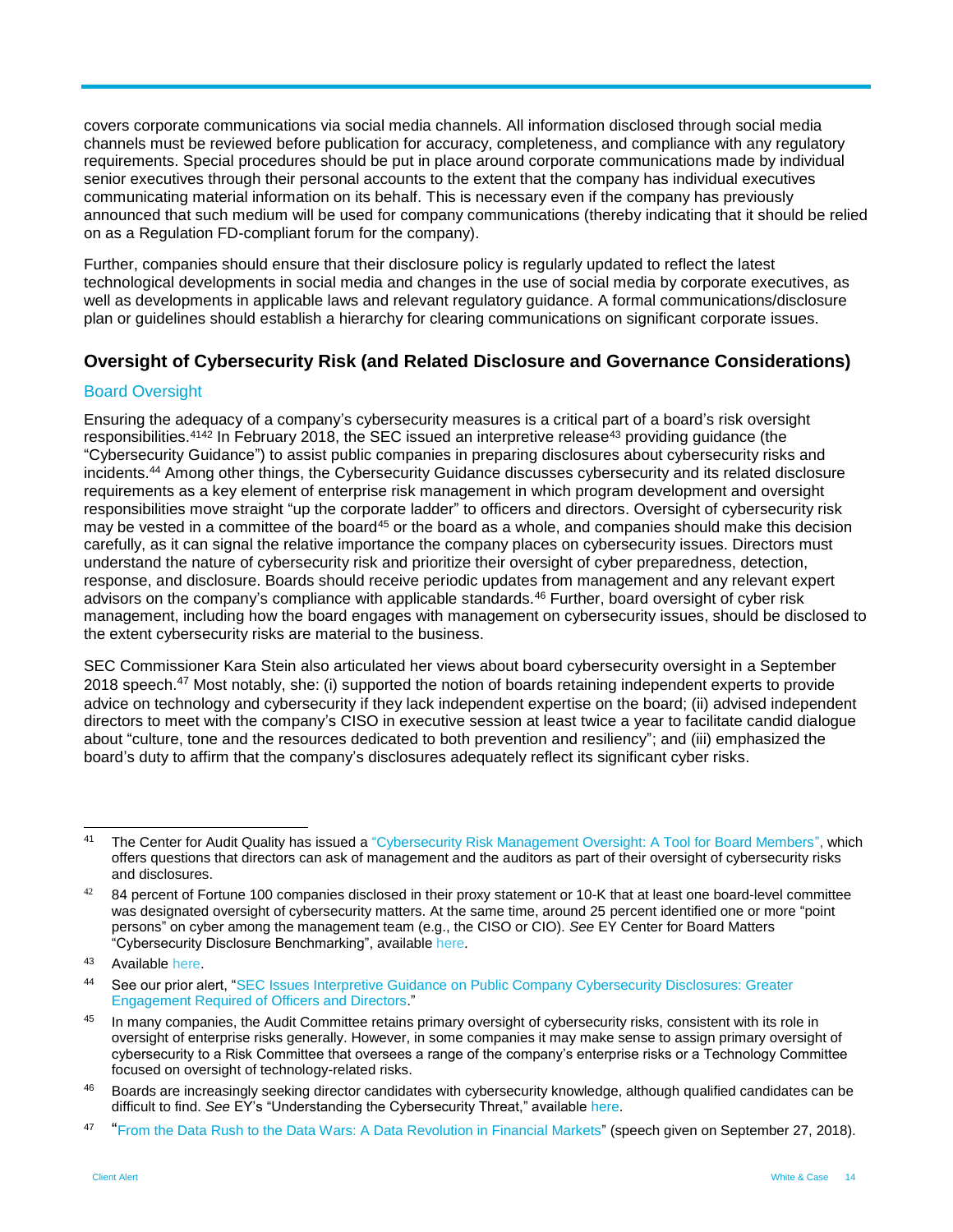#### Disclosure Considerations

The SEC is focused on timely and accurate disclosure, as illustrated by its recent enforcement case against Yahoo<sup>48</sup> in which the company was fined US\$35 million for failing to timely disclose a personal data breach that impacted more than 500 million user accounts, demonstrates that a company has an affirmative obligation to disclose a material breach in a timely manner. In addition, Yahoo's failure to consult with outside counsel and auditors may be an indication of a failure in its disclosure controls, underscoring the importance of maintaining robust internal controls around issues of cybersecurity.

The Cybersecurity Guidance encourages companies to consider their obligation to disclose cyber risks and incidents as they relate to risk factors, MD&A, description of business, legal proceedings and financial statement disclosures, along with their disclosures regarding the role of the company's board of directors in the risk oversight of the company. Companies, however, are not expected to disclose specific information about their cybersecurity systems or vulnerabilities that could compromise their cybersecurity efforts and serve as a roadmap for hackers.

The SEC has indicated that it is particularly focused on these disclosures as part of their periodic reviews for the upcoming reporting cycle, and care should be taken to craft disclosure that accurately and thoroughly addresses the company's cybersecurity risks, incidents and protocols. Companies should be aware that when reviewing a company's periodic reports, the SEC will also consider a company's disclosure on its website, in its earnings calls and in press releases; therefore, internal consistency with respect to cybersecurity disclosure is very important and should be regularly assessed.

Given this focus and the Cybersecurity Guidance, companies should review their disclosure to ensure it accurately reflects the company's cybersecurity risk profile, and the potential impact and costs of cybersecurity efforts and initiatives. This is the first year that disclosures will be drafted with this guidance in mind, and companies should pay particular attention to:

- *Risk Factors*: Evaluate how to communicate risks properly in light of the probability and magnitude of past and potential future cybersecurity events; consider disclosure regarding adequacy of preventive actions; discuss material industry, customer and/or supplier-specific risks that may increase the potential impact; discuss material risks related to insurance and other costs; consider disclosure regarding material risks of reputational harm; and consider disclosure regarding compliance with any applicable regulatory requirements.
- *MD&A*: Consider the costs of ongoing cybersecurity efforts and the consequences of cybersecurity incidents when analyzing the events, trends and uncertainties that are reasonably likely to materially impact financial condition or liquidity.
- *Business Description*: Include disclosure of cybersecurity incidents or risks that materially affect products, services, competitive conditions or business relationships, with additional consideration given to any unique cybersecurity risks that may stem from acquisitions.
- *Financial Statements*: Financial statement disclosure should include information about the range and magnitude of cybersecurity events, such as investigation and remediation costs, claims, loss of revenue, diminished future cash flow, impairment of assets, and increased financing costs.

#### Governance Considerations

The Cybersecurity Guidance also provides the following guidance with respect to governance policies around cybersecurity issues:

<sup>48</sup> Yahoo's risk factor disclosures in its annual and quarterly reports were materially misleading in that they claimed the company only faced the "risk of potential future data breaches" that might expose the company to loss and liability "without disclosing that a massive data breach had in fact already occurred." The SEC's action is availabl[e here.](https://www.sec.gov/litigation/admin/2018/33-10485.pdf) For more information, see our prior alert, ["SEC Fines Yahoo \\$35 Million for Failure to Timely Disclose a Cyber Breach.](https://www.whitecase.com/publications/alert/sec-fines-yahoo-35-million-failure-timely-disclose-cyber-breach)"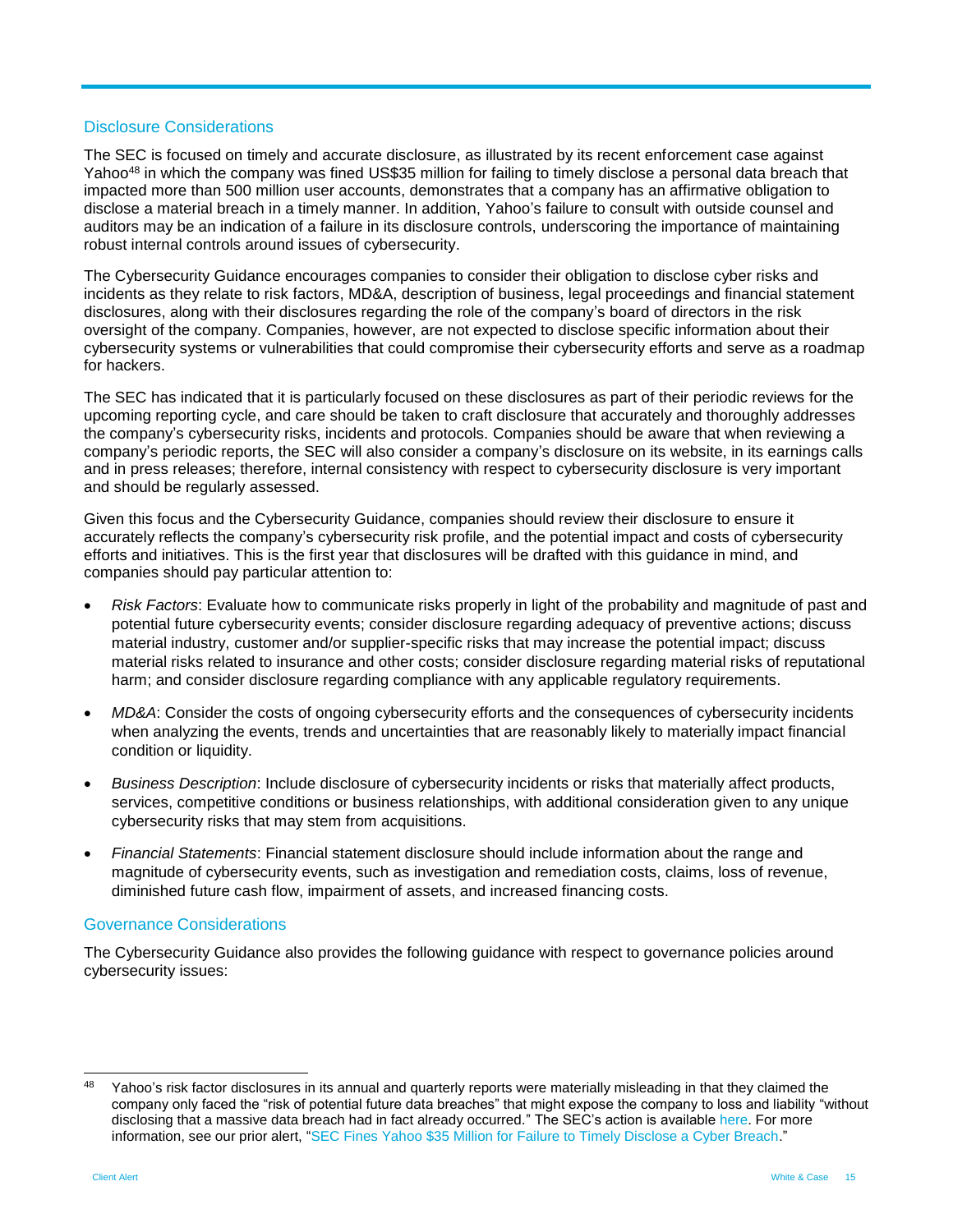#### *Disclosure Controls and Procedures*

Companies are encouraged to adopt comprehensive policies and procedures related to cybersecurity. A company's conclusions with respect to the effectiveness of disclosure controls and procedures must be informed by management's consideration of cybersecurity risks and incidents, taking into account the degree to which cybersecurity risks impact the effectiveness of those controls and procedures.

The SEC is also focused on ensuring that a company's cybersecurity policies and governance procedures are not merely formalized in writing, but that they work in practice. For example, in September 2018, the SEC initiated an enforcement action<sup>49</sup> against Voya Financial Advisors for violating the "Identity Theft Red Flags Rule,"<sup>50</sup> alleging that although Voya had an identity theft prevention program in place, it did not update it to account for changing cybersecurity risks to its customers, did not include procedures to identify the red flags that led to the intrusion, did not provide training to its employees, and neither the board nor a management team was involved in administering and overseeing the program, and these failures allowed hackers to access social security numbers, account balances and details of client investment accounts. Companies should ensure that their procedures are regularly updated to address changing risks and that existing policies and procedures are implemented effectively, including through appropriate employee training.

#### *Insider Trading*

Companies and their directors, officers, and other corporate insiders are reminded that information about cybersecurity risks and incidents, including vulnerabilities and breaches, may constitute material non-public information ("MNPI") for purposes of insider trading violations under the US federal securities laws.<sup>51</sup>

#### *Regulation FD and Selective Disclosure*

Companies are reminded that they should not selectively disclose MNPI regarding cybersecurity risks and incidents to Regulation FD enumerated persons before disclosing that same information to the public, and any unintentional selective disclosures will require prompt public disclosure in compliance with Regulation FD.

To prepare for a potential incident, companies should ensure they have a protocol in place to quickly inform necessary personnel, including representatives from investor relations, IT, management and internal and outside legal counsel, and to determine the appropriate timing, nature and form of potential disclosures and breach notifications. Key personnel should be trained and kept updated on their responsibilities in the event of a cybersecurity incident and cyber breach simulations can be conducted to test the system for weaknesses and prepare personnel for action in the event of a true incident. Companies should consider adding a technical expert to their sub-certification and/or disclosure committee procedures, or include regular consultation with appropriate technical personnel and trusted advisors.

# The National Institution of Standards and Technology ("NIST") Cybersecurity Framework

In April 2018, NIST released an updated cybersecurity framework<sup>52</sup> ("Version 1.1") to clarify and refine its original 2014 framework.<sup>53</sup> Version 1.1 encourages companies to integrate cybersecurity objectives into strategic planning and governance structures and to ensure that cybersecurity is a central part of overall risk management. It also provides new guidance on how to use the framework to conduct self-assessments of internal and third-party cybersecurity risks and mitigation strategies, includes an expanded discussion of how to manage cyber risks associated with third parties and supply chains, advances new standards for authentication and identity proofing

<sup>49</sup> The SEC's action is available [here.](https://www.sec.gov/litigation/admin/2018/34-84288.pdf)

<sup>&</sup>lt;sup>50</sup> The rule requires investment firms to maintain an up-to-date program for preventing identity theft that provides "red flags" or other warning signs when hackers might be trying to steal customer information. The complete rule is availabl[e here.](https://www.sec.gov/rules/final/2013/34-69359.pdf)

<sup>51</sup> *See,* for example, a recent SEC enforcements against a software engineer at Equifax for trading in the company's securities based on confidential information he received while creating a website for consumers impacted by the company's 2017 data breach that exposed the personal information of approximately 148 million customers. The SEC's action is available [here.](https://www.sec.gov/litigation/complaints/2018/comp-pr2018-115.pdf) For more information, see our prior alert, "SEC Insider Trading Charges Against Equifax Insider [Highlight Need for Proper Policies and Procedures Related to Cybersecurity and Insider Trading.](https://www.whitecase.com/publications/alert/sec-insider-trading-charges-against-equifax-insider-highlight-need-proper)"

<sup>52</sup> Available [here.](https://nvlpubs.nist.gov/nistpubs/CSWP/NIST.CSWP.04162018.pdf)

<sup>53</sup> Available [here.](https://www.nist.gov/sites/default/files/documents/cyberframework/cybersecurity-framework-021214.pdf)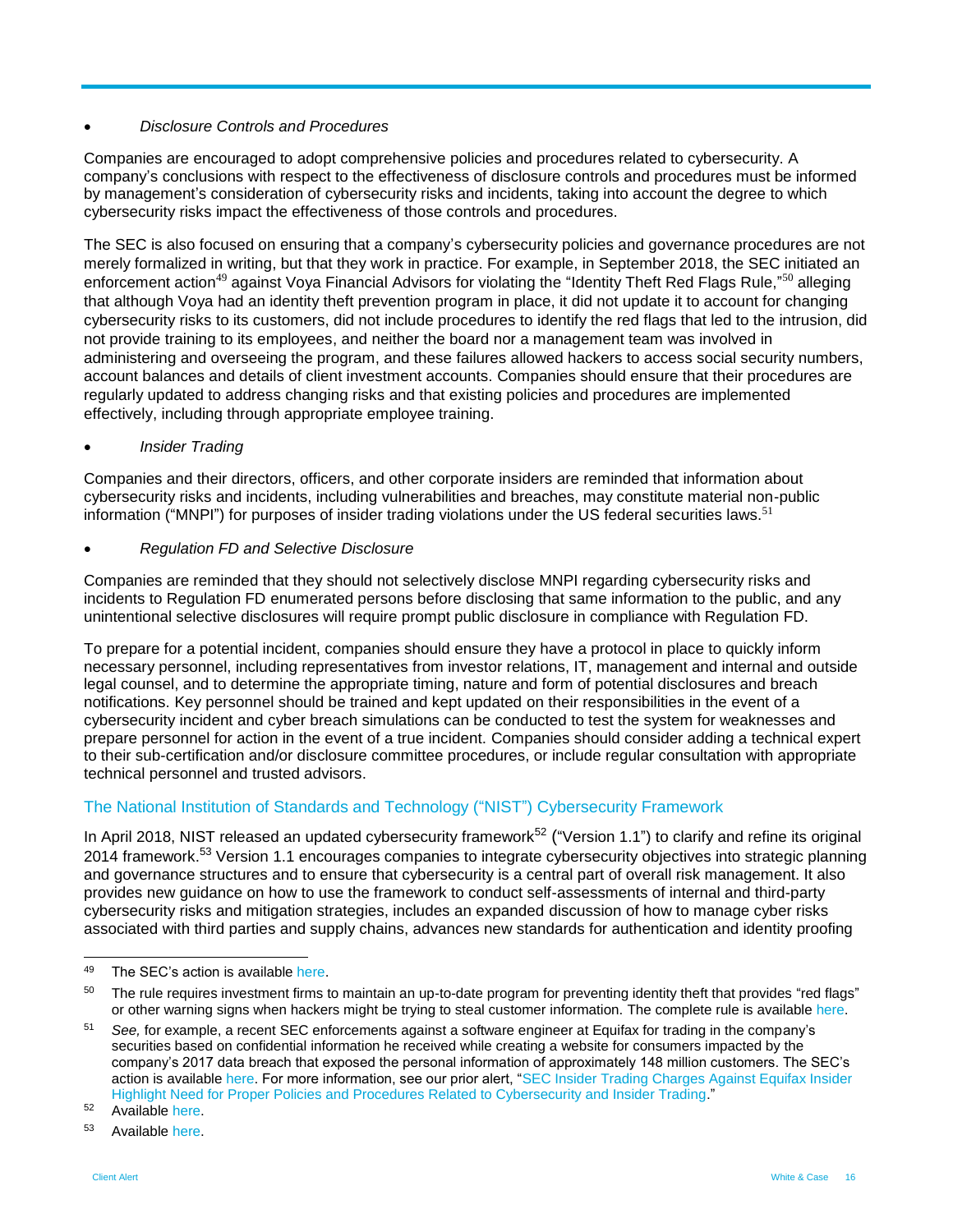protocols, and addresses how to apply the framework to a wide range of contexts. The framework provides a useful tool to guide and benchmark company approaches to cybersecurity risk and may impact how regulators evaluate cybersecurity programs and incident responses across sectors.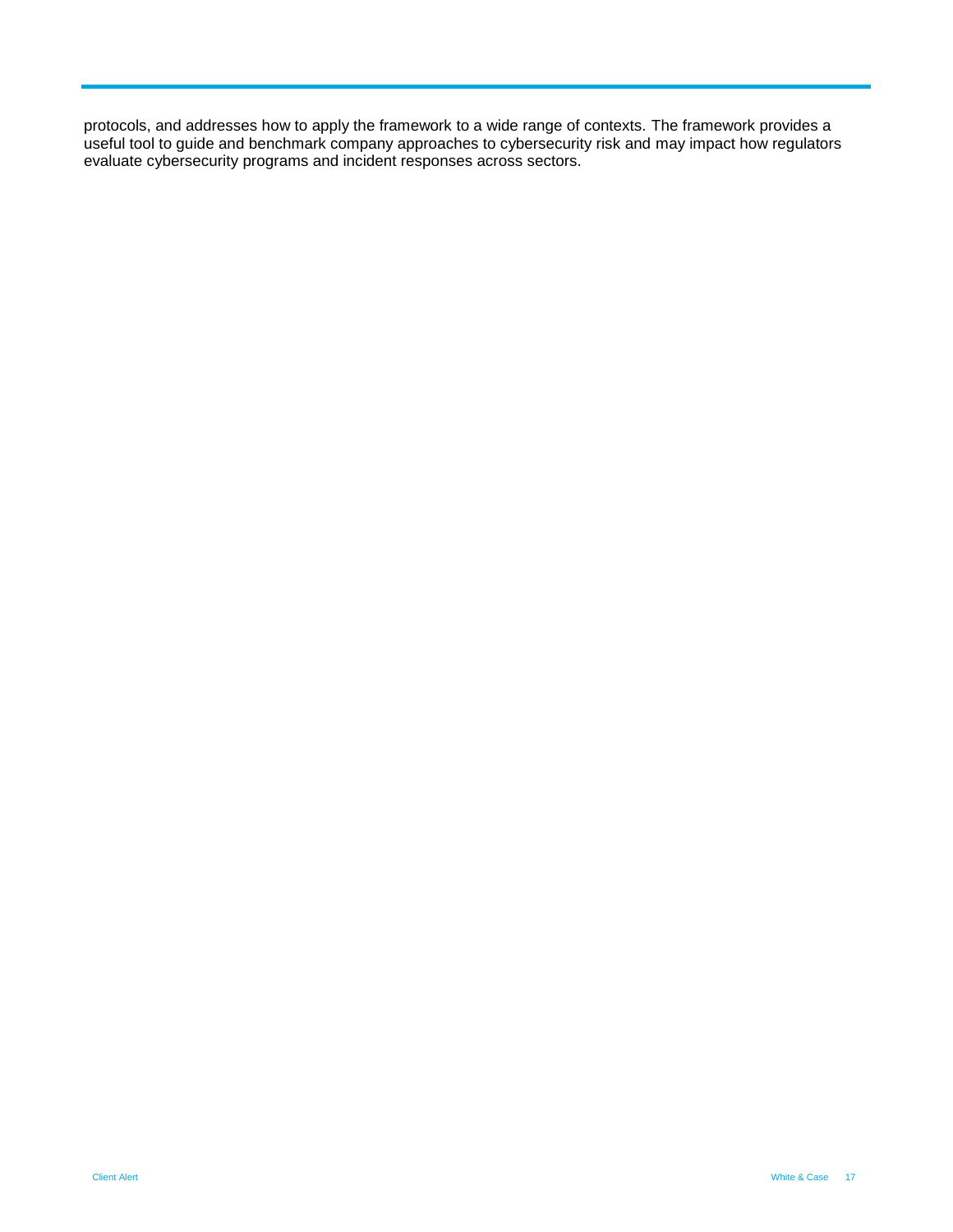# **Part III: Disclosure Considerations and Regulatory Developments and Updates**

# **PCAOB Auditing Standard 3101**<sup>54</sup> **and Related Guidance**

In October 2017, the SEC unanimously approved<sup>55</sup> the Public Company Accounting Oversight Board's ("PCAOB") new auditing standard, AS 3101, and related amendments (collectively, the "New Standard"), which requires an auditor's report to disclose the communication of critical audit matters ("CAMs")<sup>56</sup> arising from the current period's audit, or to state that the auditor determined that there were no CAMs for that period. For any CAMs, the auditor must disclose in its report the principal considerations that led the auditor to determine that the matter is a CAM and how the CAM was addressed in the audit, and must refer to the relevant financial statement accounts or disclosures. 57 58

CAM requirements will be phased-in for large accelerated filers for audits relating to fiscal years ending on or after June 30, 2019, and for all other companies for audits relating to fiscal years ending on or after December 15, 2020. Auditors may voluntarily comply early. CAM requirements will generally apply to all audit reports filed with the SEC, but will not apply to audit reports of emerging growth companies ("EGCs"), certain brokers and dealers, investment companies other than business development companies and benefit plans.

In preparation for compliance, given the complexity and sensitivity of the issues involved, companies should consider: (i) starting to work with auditors now to understand their approach and anticipated disclosures; (ii) establishing a process for receiving timely notification from the auditors of any intention to disclose a CAM and the information that the auditor intends to include in its report about the matter (and, once the New Standard is implemented, ensuring sufficient time is allocated for the audit committee, other executives and legal counsel to discuss and review the auditor's report); (iii) monitoring disclosures, as disclosure of a CAM in the auditor's report could result in the disclosure of original information, which may compel the company to provide its own disclosure along with any relevant context or perspective; and (iv) enhanced proxy disclosure regarding the benefits of having a long-term relationship with their auditor, if applicable, as well as how the audit committee monitors auditor independence.

In addition, companies should consider performing a "dry run" to assess potential CAMs and related disclosure, either by conducting a hypothetical review of the prior year's audit, or doing a test run of the current year's audit, to better understand the auditor's approach to the CAM requirements in the context of the particular company, what matters may merit this designation and what disclosures the auditors would anticipate making in their reports. These hypothetical disclosures can then be discussed with the audit committee.

 $54$ For more information, see our prior alert, "SEC Approves PCAOB's New Audit Report Standard to Enhance the [Relevance of the Auditor's Report to Investors and Other Market Participants.](https://www.whitecase.com/publications/alert/sec-approves-pcaobs-new-audit-report-standard-enhance-relevance-auditors-report?s=pcaob)"

<sup>55</sup> Available [here.](https://www.sec.gov/rules/pcaob/2017/34-81916.pdf)

<sup>&</sup>lt;sup>56</sup> A CAM is defined as any matter arising from the audit of the financial statements that was communicated or required to be communicated to the audit committee and that: (i) relates to accounts or disclosures that are material to the financial statements; and (ii) involved especially challenging, subjective, or complex auditor judgment. The New Standard includes guidance for auditors in determining whether a matter rises to the level of a CAM due to its involving especially challenging, subjective, or complex auditor judgment.

<sup>&</sup>lt;sup>57</sup> The New Standard also implemented content requirements and formatting changes to improve the utility, organization and readability of auditor reports. These changes are effective for all audits relating to fiscal years ending on or after December 15, 2017.

<sup>&</sup>lt;sup>58</sup> The PCAOB release[d guidance,](https://www.thecorporatecounsel.net/AccountingDisclosure/member/FAQ/AuditorReports/07_18_CAMs.pdf) including an annotated example of the new auditor's report highlighting the key changes, followed by explanations, to aid auditors in complying with the new standard. In July 2018 the Center for Audit Quality release[d guidance](https://www.thecorporatecounsel.net/AccountingDisclosure/member/FAQ/AuditorReports/07_18_CAMs.pdf) on how to determine whether a matter is a CAM, making clear that "the determination of whether a matter is a CAM is principles based, and the new standard does not specify that any matter(s) would always be a CAM. When determining whether a matter involved especially challenging, subjective, or complex auditor judgment, the auditor takes into account certain non-exclusive factors (as specified in the new standard), such as the auditor's assessment of the risks of material misstatement, including significant risks."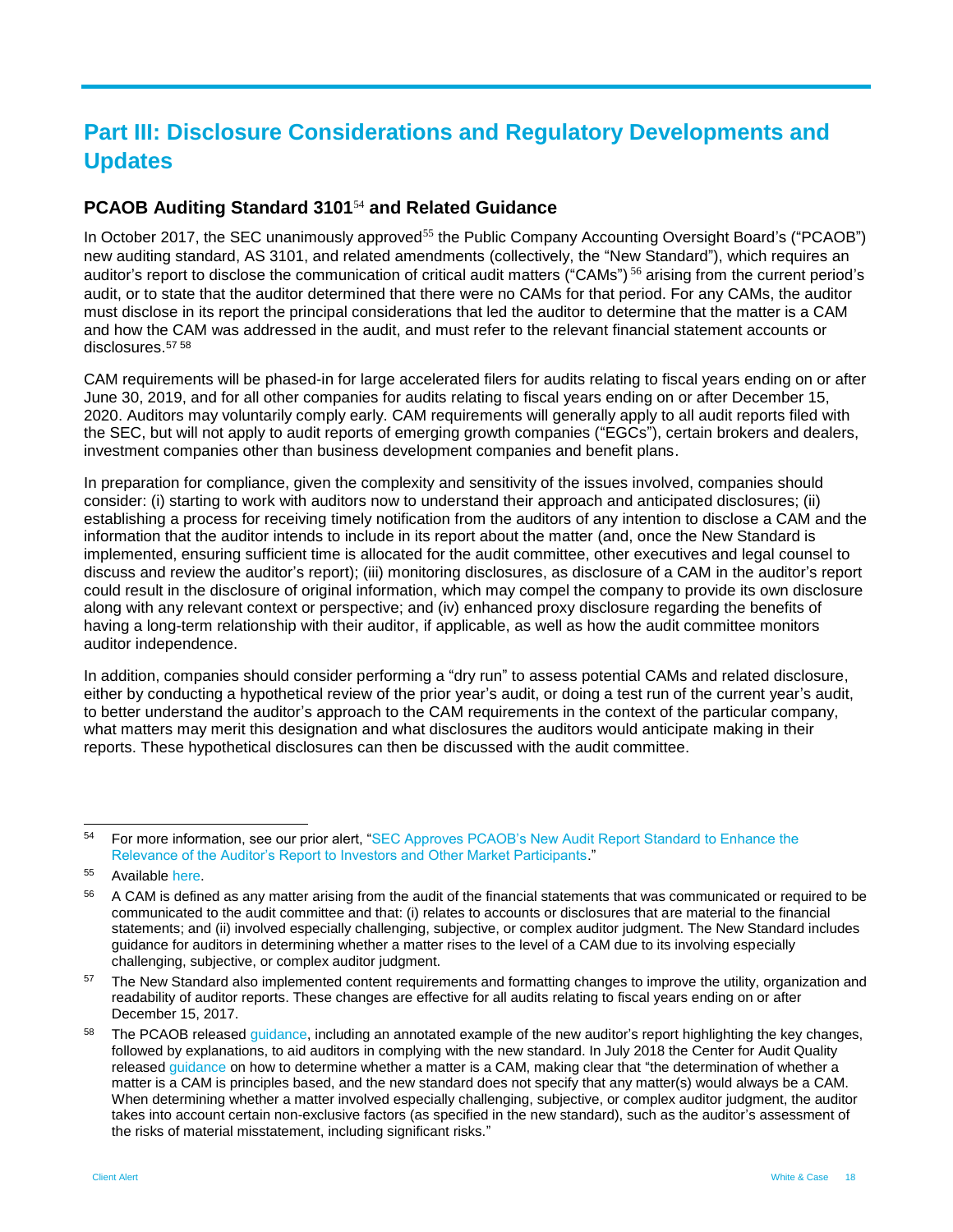# **Cybersecurity**

See above for a discussion of disclosure considerations related to cybersecurity.

# **Possible Updates to Risk Factor Disclosures**

When reviewing risk factors for this reporting season, companies should consider:

#### **Cybersecurity**

Recent SEC guidance, as well as enforcement actions at Yahoo, Equifax and Voya (see above), emphasize that cybersecurity poses both economic and security threats that can impact any company. Material cybersecurity risks must be disclosed to avoid potential incomplete or misleading disclosures and companies should carefully analyze whether they need new, revised or expanded cybersecurity disclosure, particularly to demonstrate that the company is aware of the significant potential impact of cyber risks. In addition, companies should consider whether any other specific disclosure with respect to cyber risks associated with suppliers, acquisition targets, etc., as applicable, might be warranted.

### GDPR

The European Union's General Data Protection Regulation (GDPR), which became effective in 2018, could be a material issue for many companies. Compliance with the GDPR could require changes to a company's business practices, affect a company's ability to expand internationally or into additional lines of business and subject companies to sizable financial penalties, all of which could materially adversely affect the company's profitability and outlook.

#### Political Changes

Changes and potential changes in law, regulation and policy may necessitate modifications to risk factor disclosure for certain companies. Some examples include: tariffs (imposed or threatened) on imports, as well as possible retaliatory tariffs imposed on US exports; potential or actual withdrawal or modification of international trade agreements; modifications to sanctions imposed on other countries; changes to immigration policies that may present risks to companies that rely on foreign employees or contractors; and changes in tax or environmental policies that could also require risk factor disclosure.

# Tax Reform

Companies should consider whether disclosure regarding potential risks, including application and uncertain implementation, associated with 2017's tax reform (the "Tax Act")<sup>59</sup> is appropriate. See below for a discussion of additional guidance on Section 162(m) of the Internal Revenue Code and accounting guidance related to the application of the Tax Act.

#### Climate Change and Sustainability

Issues related to climate change and sustainability have been receiving increased attention, and risk factor disclosure could be necessary to address the impact of existing or pending legislation on a company's business, as well as the effects of increased public consciousness and activism related to climate change and sustainability issues. Potential changes in climate regulation could also pose specific risks to certain companies.

# London Interbank Offered Rate ("LIBOR")

Recent guidance has indicated that LIBOR will be phased out by the Bank of England entirely, or by regulators as a reference rate for lending transactions, by the end of 2021. Companies with floating rate obligations often benchmark those obligations to LIBOR and the market has only recently begun to build into documentation provisions that contemplate amendments to allow for a replacement rate. Most such provisions do not specify a replacement rate but, instead, allow a borrower and a majority in interest of the lenders to determine the appropriate replacement at the time of the phase-out of LIBOR, and the ultimate new benchmark rate may be

<sup>59</sup> The official title of the bill is "An Act to provide for reconciliation pursuant to titles II and V of the concurrent resolution on the budget for fiscal year 2018." The full bill is available [here.](https://www.govtrack.us/congress/bills/115/hr1/text)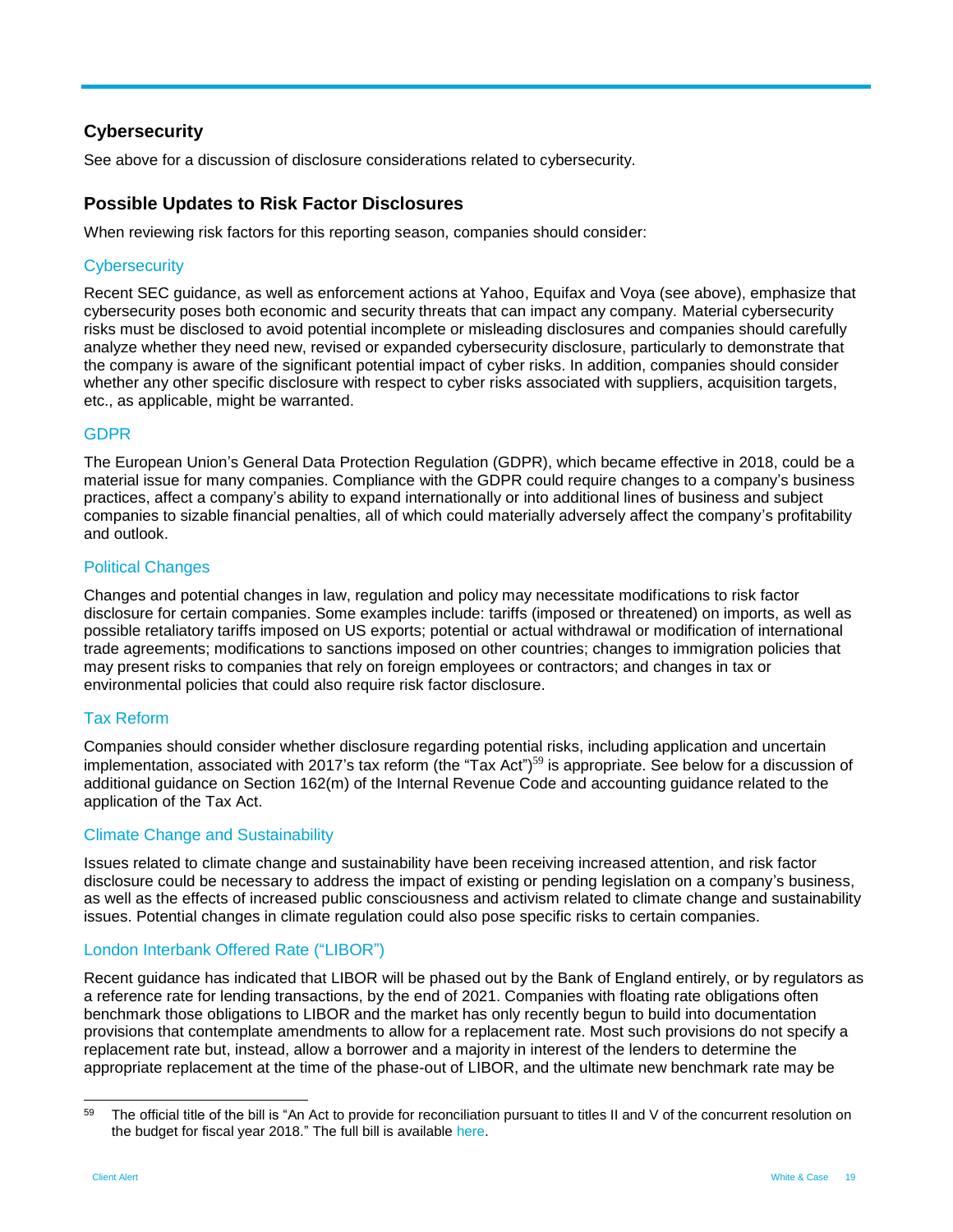higher or lower than LIBOR. Companies should review the scope of their obligations that are benchmarked to LIBOR and assess the materiality of the impact of these potential changes. To the extent that such impact rises to the requisite level of materiality, companies will need to describe the implications of the phase-out on their business, including any associated risks, to investors.

#### **Brexit**

On March 29, 2019, the UK is scheduled to officially leave the EU. $^{60}$  While final negotiations are still underway and the full effect of the UK's withdrawal from the EU may not be seen for several years, SEC Chair Clayton indicated that the SEC may be sharpening its focus on companies' disclosures about the risks associated with Brexit.<sup>61</sup> Approximately 817 companies disclosed Brexit-related risk factors in their Form 10-Ks filed between September 1, 2017, and September 1, 2018. Brexit has been referenced in risk factors on currency exchange rate risks, cross-border trade and labor, international operations risks and global economic conditions, and risks related to political and regulatory uncertainty. As Brexit negotiations progress, impacted companies should continue evaluating whether Brexit poses a material risk to their business, what level of Brexit-related disclosure is appropriate and whether any prior Brexit risk factor disclosures require updates. Disclosure should be carefully tailored, not boilerplate, and include any specific impact on supply chain, allocation of personnel, and other company-specific considerations. Note that for some companies, 10-Q disclosure may also be warranted (e.g., any issues that are being discussed with the board).

#### Shareholder Activism

There has been an increase in the number of companies including shareholder activism as a risk factor (in the first three quarters of 2018, 97 companies included such a risk factor, compared to 21 in 2015), either as standalone risk factor describing how the company's business could be impacted by the actions of activist shareholders (such as by causing the company to incur substantial costs, including litigation, diverting management attention and resources, or creating uncertainty that impacts retention of employees or customers), or by adding it to a list of factors that could hinder investment or other business activities and impact a company's stock price.

#### **Perquisite Disclosure**

Perquisite disclosure has recently come under focus at the SEC with its issuance of a cease-and-desist order finding that The Dow Chemical Company's disclosure of executive perquisites in several of its annual proxy statements understated the disclosed perquisites and omitted disclosure of approximately \$3 million worth of perquisites received by its CEO that should have been disclosed as "other compensation" in the Compensation Discussion & Analysis section of such proxy statements. <sup>62</sup> <sup>63</sup>

In its 2006 adopting release, the SEC provided a principles-based framework to help make a determination as to what constitutes a disclosable perquisite. This framework is based on the following two-step analysis: (1) An item is not a perquisite or personal benefit if it is "integrally and directly" related to the performance of the executive's duties; (2) Otherwise, an item is a perquisite or personal benefit if it confers a direct or indirect benefit that has a personal aspect, without regard to whether it may be provided for some business reason or for the convenience of the company, unless it is generally available on a non-discriminatory basis to all employees.

It is important for companies to ensure that any benefits provided to executive officers are evaluated under the appropriate disclosure standard and that adequate procedures are put in place to ensure all perquisites are properly approved and disclosed. This should include: (i) having the compensation committee approve any

<sup>60</sup> This will begin the 21-month transition period, during which time most aspects of UK membership in the EU will remain in place.

<sup>61</sup> *See* speech given to the FEI Current Financial Reporting Issues Conference (Nov. 12, 2018) and related Wall Street Journal article, availabl[e here.](https://www.wsj.com/articles/sec-calls-for-more-detailed-disclosure-on-brexit-impact-1542053079?mod=hp_minor_pos7)

 $62$  The SEC's position was that Dow failed to properly include the following items as perquisites: the use of the company aircraft for personal purposes including travel to outside board meetings and sporting events; club memberships; use of personal assistant time; and membership fees to sit on the board of a charitable organization. The SEC reiterated that the "integrally and directly" related exception is "narrow" and only applies to items that an executive "needs […] to do the job."

<sup>&</sup>lt;sup>63</sup> For more information, see our prior alert, ["The Consequences of Inaccurate Perquisite Disclosure.](https://www.whitecase.com/publications/alert/consequences-inaccurate-perquisite-disclosure)"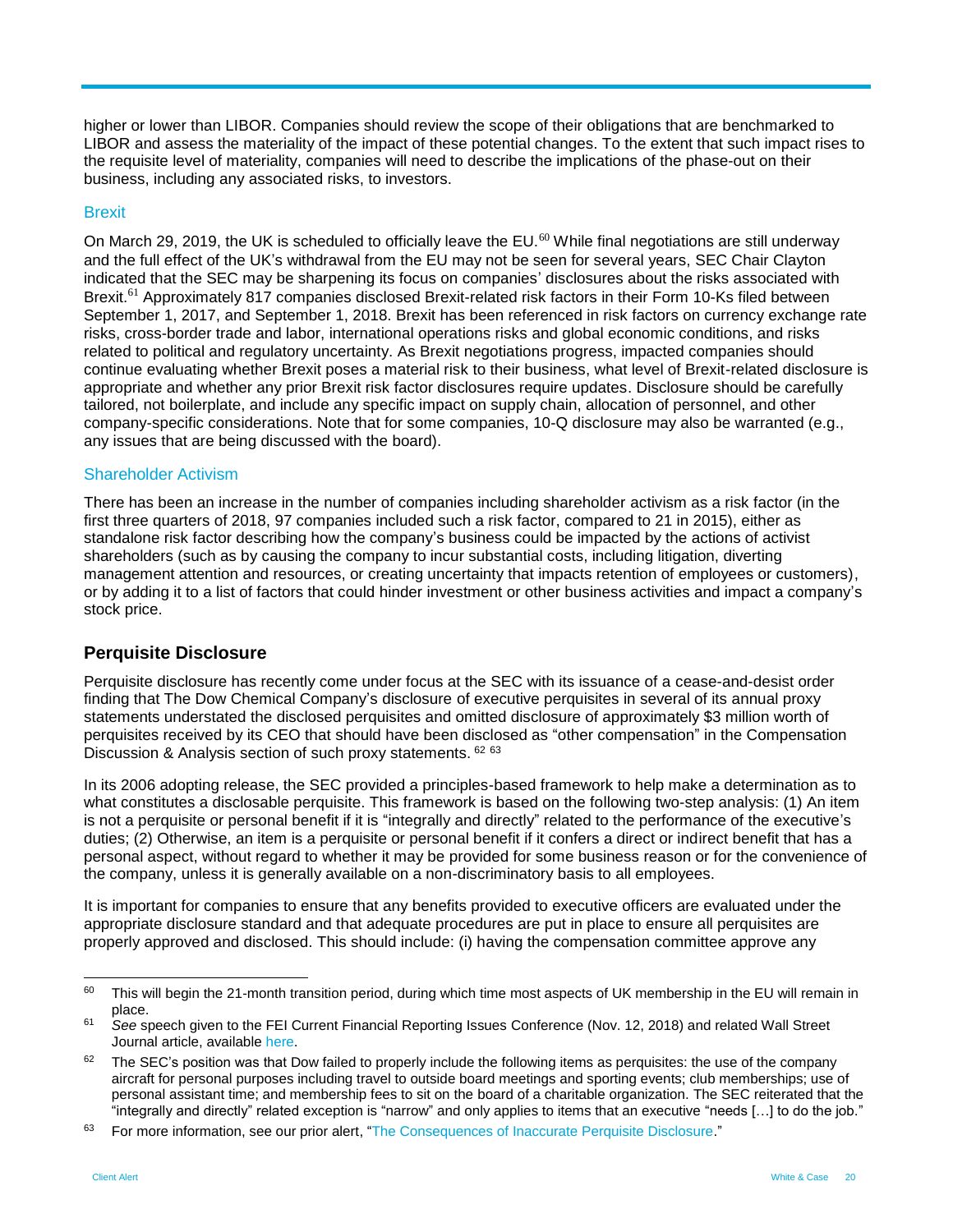perquisites to be received by executive officers in advance, (ii) ensuring that there are appropriate controls and procedures to track perquisites provided to executive officers and their usage, and (iii) confirming that the methodology being applied for calculating the aggregate incremental cost of perquisites is consistent with SEC requirements.

### **Inline XBRL**

In June 2018, the SEC adopted amendments mandating the use of Inline XBRL (data tagging embedded directly in the text of an HTML document) for the submission of financial statement information for operating companies, rather than the current format in which XBRL data is provided solely as exhibits to company filings.<sup>64</sup> Filings will also include an exhibit containing contextual information about the XBRL tags embedded in the filing. Effective as of September 17, 2018, filers are also no longer required to post Interactive Data Files on their websites. There are also conforming changes to the cover pages to certain periodic reports, as discussed below.

The SEC anticipates modifying the EDGAR system to accept submissions in Inline XBRL for all forms in March 2019. Operating companies will be permitted to file using Inline XBRL when EDGAR has been updated. For large accelerated filers that use US GAAP, compliance will be required beginning with fiscal periods ending on or after June 15, 2019. For accelerated filers that use US GAAP, compliance will be required beginning with fiscal periods ending on or after June 15, 2020. For all other filers, compliance will be required beginning with fiscal periods ending on or after June 15, 2021.

# **Disclosure Simplification (DUSTER)**<sup>65</sup>

In August 2018, the SEC adopted amendments<sup>66</sup> to eliminate or modify certain disclosure requirements that have become duplicative, overlapping or outdated in light of other SEC disclosure requirements, US GAAP or "changes in the information environment." The amendments are intended to simplify and update disclosure and reduce compliance burdens for companies, without significantly altering the total mix of information available to investors.<sup>67</sup>

These rule changes went into effect on November 5, 2018. As the rule changes include amendments involving Regulation S-K and Regulation S-X and will impact periodic filings, it is particularly important for companies to perform a form check when preparing their upcoming filings, including annual reports on Form 10-K and the financial statements contained therein.

 $\overline{a}$ 

<sup>&</sup>lt;sup>64</sup> For more information, see our prior alert [here.](https://www.whitecase.com/publications/alert/new-and-proposed-rules-smaller-reporting-companies-xbrl-and-whistleblower-program)

<sup>&</sup>lt;sup>65</sup> The SEC Staff issued C&DI 105.09 to clarify the effectiveness of the Disclosure Simplification Rules as they relate to the changes in shareholders' equity. Specifically, C&DI 105.09 explains that the SEC Staff will allow a company to defer inclusion of information regarding changes in shareholders' equity until the company files its quarterly report covering the period that begins after the effective date of the Disclosure Simplification Rules.

<sup>&</sup>lt;sup>66</sup> The final rules can be found [here.](https://www.sec.gov/rules/final/2018/33-10532.pdf) The changes include, among others: (i) eliminating the requirement to disclose certain information in the Description of Business section, including segment information, research and development spending and certain geographic information; (ii) replacing requirement to disclose high and low sales prices for common equity listed on a US exchange for each full quarterly period within the two most recent fiscal years with requirement to identify the principal US markets where each class is traded; (iii) eliminating requirement to disclose in Form S-1 or Form 10 the amount of common equity subject to outstanding options, warrants or convertibles when the class of common equity has no established US public trading market; (iv) eliminating requirement to disclose frequency and amount of cash dividends declared and restrictions likely to materially affect the issuer's ability to pay dividends; (v) eliminating requirement to disclose seasonal aspects of business in MD&A in interim reports; retained requirement to disclose seasonality at the segment level if material to business as a whole; (vi) eliminating requirement to disclose historical and pro forma ratios of earnings to fixed charges and/or preference dividends; and (vii) eliminating various exhibits. For more information, see our prior alert, ["SEC Adopts Amendments to Simplify and Update Disclosure Requirements.](https://www.whitecase.com/sites/whitecase/files/files/download/publications/sec-adopts-amendments-to-simplify-and-update-disclosure-requirements.pdf)"

<sup>&</sup>lt;sup>67</sup> The SEC also referred certain disclosure requirements to the Financial Accounting Standards Board ("FASB") for potential incorporation into GAAP.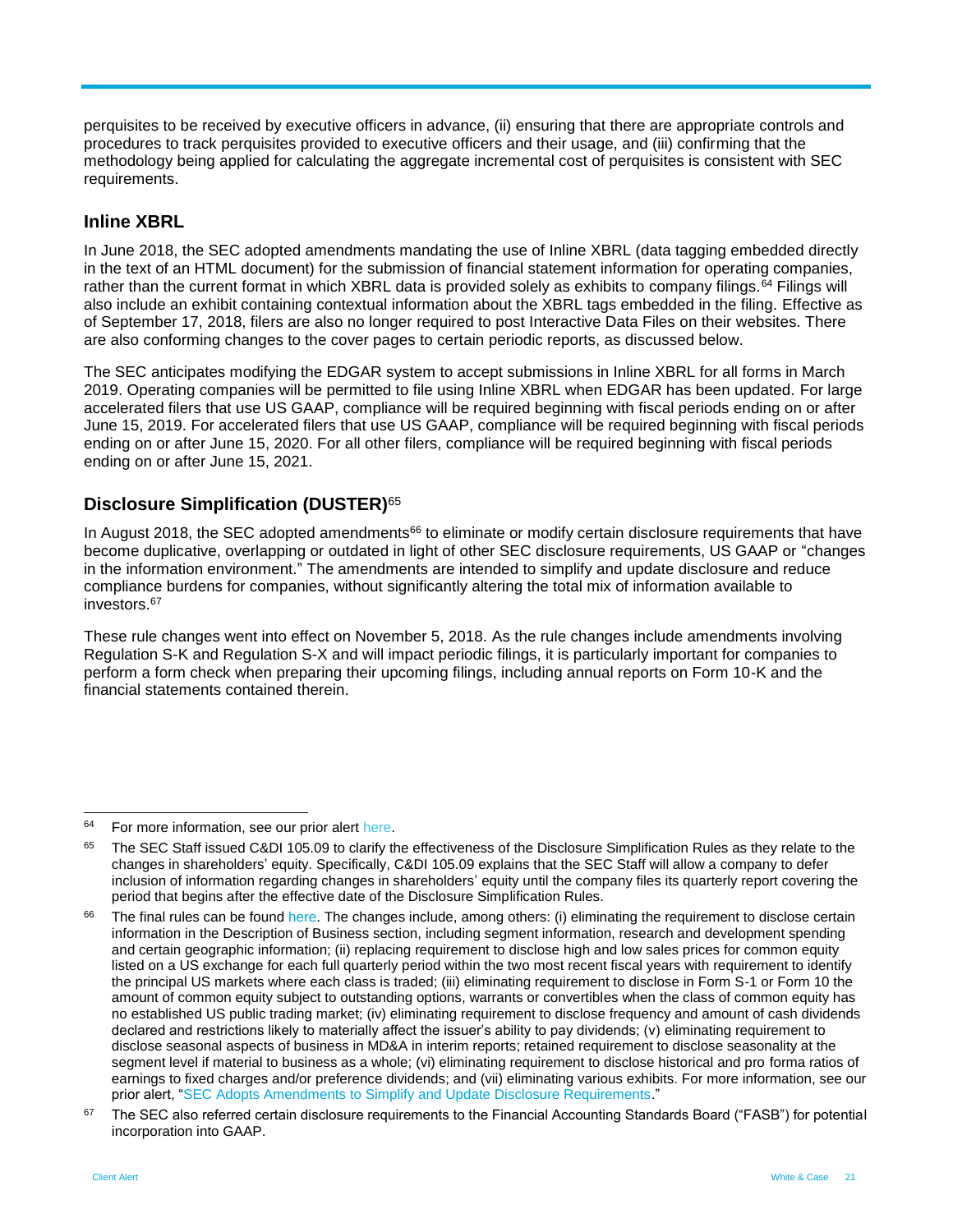# **Change to the Definition of "Smaller Reporting Company"** 68

In June 2018, the SEC unanimously voted to amend the definition of "smaller reporting company" ("SRC") to allow more companies to take advantage of the scaled disclosures permitted for companies that meet the definition. Most significantly, the amendments raise the SRC cap to less than \$250 million in public float and include as SRCs companies with less than \$100 million in annual revenues if they also have either (i) no public float or (ii) a public float that is less than \$700 million. The SEC also approved conforming amendments to the definition of "accelerated filer" in Rule 12b-2 under the Exchange Act to provide that notwithstanding the fact that companies with \$75 million or more of public float may now qualify as SRCs, such companies will remain subject to the requirements applicable to accelerated filers, including the accelerated timing of filing of periodic reports and the requirement to provide an auditor's internal control attestation under Section 404(b) of the Sarbanes-Oxley Act of 2002 ("SOX"). 69

In connection with these updates, Corp Fin updated certain C&DIs and withdrew several other C&DIs.<sup>70</sup> The updated C&DIs clarify:

- that under the new amendments, companies can be both accelerated filers and SRCs, meaning they can use the scaled disclosure rules for SRCs but their periodic reports are due under the timeline for accelerated filers and they must provide SOX 404(b) auditor attestation reports in their Form 10-Ks (Question 102.01);
- the circumstances under which a reporting company that fails to qualify as an SRC can later qualify if its revenues or public float decreases<sup>71</sup> (Question 102.02);
- that in determining whether a company is an SRC, the company's annual revenues should be calculated on a consolidated basis (Question 202.01); and
- that a company that qualifies as an SRC for purposes of its 2019 Form 10-K can use SRC disclosure for its proxy statement, and incorporate Part III information into its 2019 10-K from the proxy statement, even if the company will no longer qualify as an SRC in 2020 (Question 104.13).

# **Changes to Form 10-K Cover Page as a Result of Inline XBRL and Expanded SRC Definition**<sup>72</sup>

The new SRC rules include conforming amendments to the cover pages for registration statements on Forms S-1, S-3, S-4, S-8, S-11 and Form 10 and periodic reports on Forms 10-K and 10-Q, reflecting the higher threshold for SRC status but the unchanged "accelerated filer" definition. These forms have been revised as follows:

 $\overline{a}$ 

<sup>&</sup>lt;sup>68</sup> The SEC Handbook on this change is available [here.](https://www.sec.gov/corpfin/amendments-smaller-reporting-company-definition) For more information, see our prior alert "New and Proposed Rules [on Smaller Reporting Companies, XBRL and Whistleblower Program.](https://www.whitecase.com/publications/alert/new-and-proposed-rules-smaller-reporting-companies-xbrl-and-whistleblower-program)"

<sup>&</sup>lt;sup>69</sup> In October 2018, the NYSE amended Section 303A.00 of its Listed Company Manual to conform the threshold for companies to qualify for the exemptions from the NYSE corporate governance requirements applicable to SRCs to these changes. Amended Section 303A.00 simply states that an SRC that fails to meet the requirements for SRC status as of the last business day of its second fiscal quarter will cease to be an SRC as of the beginning of the following fiscal year. Therefore, all companies that qualify for SRC status under the revised SEC definition will qualify for those exemptions.

 $70$  The withdrawn C&DIs include four that addressed transition issues for SRCs (Exchange Act Rules C&DIs 130.04, 169.01, 169.02 and 169.03), as well two obsolete C&DIs relating to old Regulation S-B (Section 110. Item 303: MD&A C&DI 110.01) and a misstatement in the original SRC adopting release concerning when SRCs would have to provide audit committee financial expert disclosure (Section 133. Item 407: Corporate Governance C&DI 133.09).

<sup>&</sup>lt;sup>71</sup> Under the new rules, once a reporting company fails to qualify as an SRC, it will remain ungualified until, when making a subsequent annual determination, it meets other lower caps set at 80 percent of the initial qualification caps. That is, either: (i) it determines that its public float is less than \$200 million; or (ii) it determines that: (1) for any threshold that it previously exceeded, it is below the subsequent annual determination threshold (public float of less than \$560 million and annual revenues of less than \$80 million); and (2) for any threshold that it previously met, it remains below the initial determination threshold (public float of less than \$700 million or no public float and annual revenues of less than \$100 million).

<sup>&</sup>lt;sup>72</sup> For more information, see our prior alert [here.](https://www.whitecase.com/publications/alert/new-and-proposed-rules-smaller-reporting-companies-xbrl-and-whistleblower-program)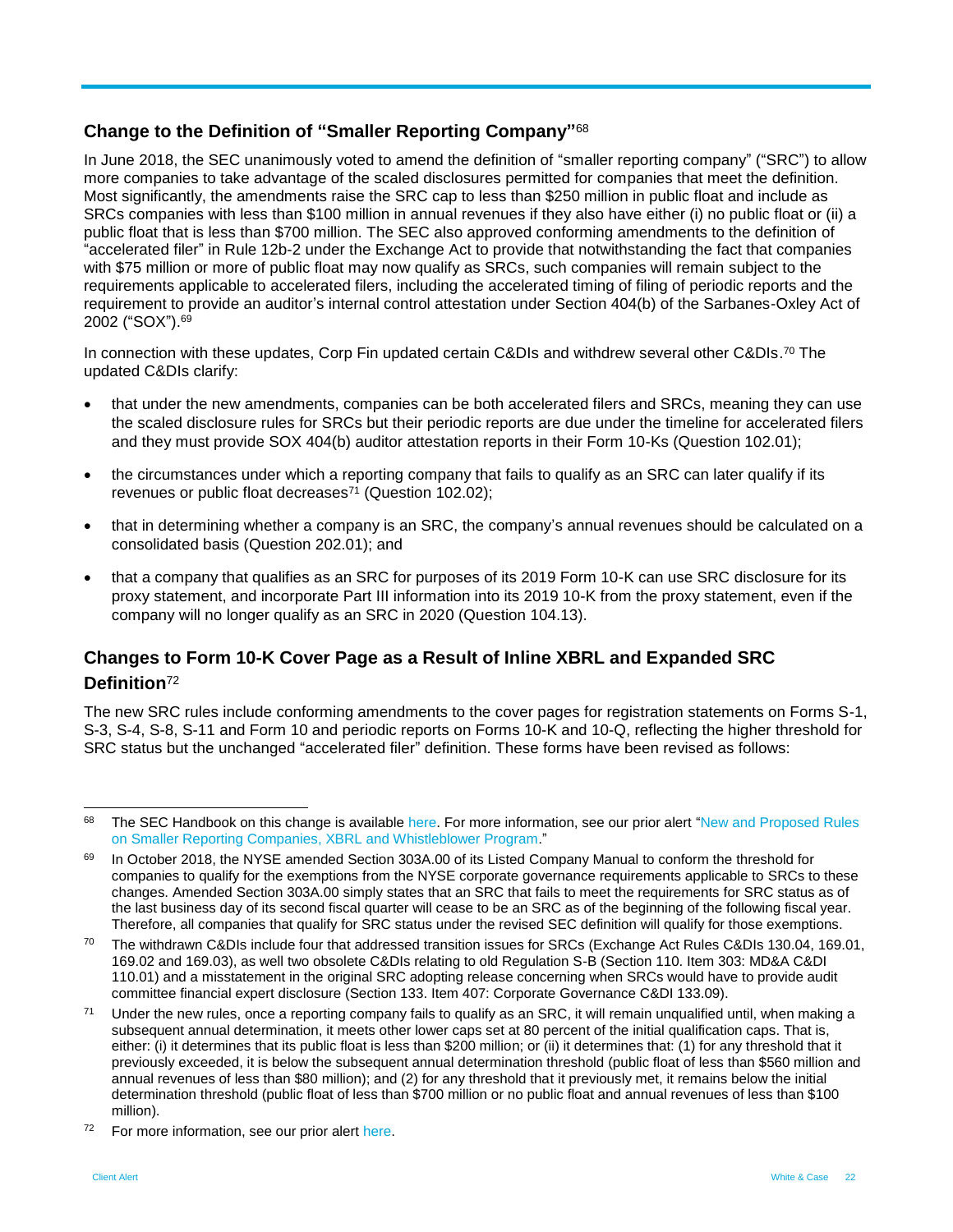Indicate by check mark whether the registrant is a large accelerated filer, an accelerated filer, a non-accelerated filer, a smaller reporting company, or an emerging growth company. See the definitions of "large accelerated filer," "accelerated filer," "smaller reporting company", and "emerging growth company" in Rule 12b 2 of the Exchange Act:

Large accelerated filer [ ]  $\qquad \qquad$  Accelerated filer [ ]

Non accelerated filer [ ] (Do not check if a smaller reporting company) Smaller reporting company [ ]

Emerging growth company [ ]

In addition, the new Inline XBRL rules include conforming amendments to the cover pages for certain periodic reports, including Forms 10-K and 10-Q, to eliminate references to compliance with the website posting requirement.

The cover pages of Forms 10-K and 10-Q have been revised as follows:

Indicate by check mark whether the registrant has submitted electronically and posted on its corporate Web site, if any, every Interactive Data File required to be submitted and posted pursuant to Rule 405 of Regulation S-T (§232.405 of this chapter) during the preceding 12 months (or for such shorter period that the registrant was required to submit and post such files).

The changes related to the new SRC rules are effective as of September 10, 2018. While there is a phase in period for required use of Inline XBRL, the elimination of the website posting requirements and the related changes to the cover page are effective as of September 17, 2018.

# **Quarterly Reporting**

#### Evaluation of Continued Quarterly Reporting Requirements

There has been a recent focus on whether quarterly reporting promotes short-termism and increases pressure on companies to focus on quarterly results rather than longer-term value creation, and how to best balance this with investors' interest in quarterly information. Corp Fin has indicated that it will examine the issue and look at ways to ease compliance burdens while maintaining appropriate levels of disclosure and protecting investors' interests.

#### Impact of Disclosure Update and Simplification Initiative Changes on Stockholders' Equity Disclosures

In limited circumstances, the amendments adopted as part of the SEC's disclosure simplification initiative (discussed above) may expand disclosure requirements related to interim disclosures about changes in stockholders' equity and noncontrolling interests ("changes in stockholders' equity"). For filings on Form 10-Q, the amendments extend to interim periods the annual requirement in Regulation S-X, Rule 3-04<sup>73</sup> to disclose (1) changes in stockholders' equity and (2) the amount of dividends per share for each class of shares (as opposed to common stock only, as previously required).<sup>74</sup>

Under the amended rules,<sup>75</sup> registrants must now analyze changes in stockholders' equity, in the form of a reconciliation, for "the current and comparative year-to-date [interim] periods, with subtotals for each interim period." Registrants should therefore include a reconciliation for the current quarter and year-to-date interim

<sup>&</sup>lt;sup>73</sup> Regulation S-X, Rule 3-04, "Changes in Stockholders' Equity and Noncontrolling Interests."

<sup>&</sup>lt;sup>74</sup> The requirement to disclose changes in stockholders' equity applies regardless of whether a registrant presents noncontrolling interest in accordance with ASC 810.3 *See* FASB Accounting Standards Codification Topic 810, Consolidation.

<sup>75</sup> Regulation S-X, Rules 8-03(a)(5) and  $10-01(a)(7)$ .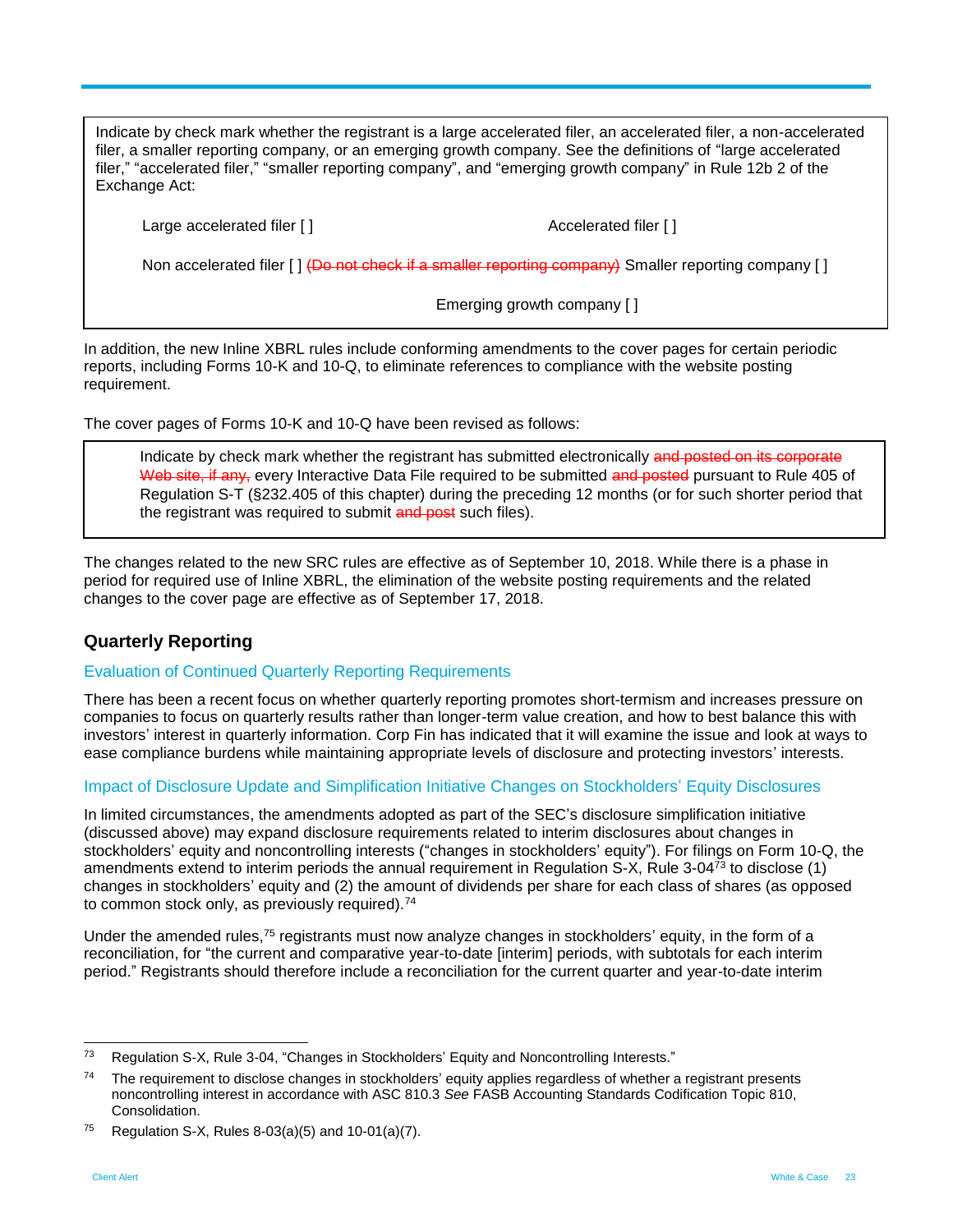periods as well as the comparative periods of the prior year (i.e., a reconciliation covering each period for which an income statement is presented. 76

The final rule is effective for all filings submitted on or after November 5, 2018. The SEC subsequently published a C&DI<sup>77</sup> which provides some relief to registrants that file Form 10-Q shortly after the final rule's effective date. The C&DI clarifies that the SEC will not object if a filer's first presentation of changes in shareholders' equity is included in its Form 10-Q for the quarter that begins after the November 5, 2018, effective date given that date's close proximity to the filing date for most calendar year-end filers' quarterly reports for the third quarter of 2018.

### **Pay Ratio Disclosure**

Mandatory pay ratio disclosure debuted during the 2018 proxy season.<sup>78</sup> The pay ratio disclosure rule (the "Rule") requires disclosure of how the median pay of a company's workforce compares to the compensation of its chief executive officer and applies to each of a company's registration statement, proxy and information statement and annual report that is required to disclose information on executive compensation pursuant to Item 402 of Regulation S-K. The Rule gives companies flexibility to select a method for identifying the median employee that is appropriate to the size and structure of their businesses and compensation programs. Companies are allowed to identify the median employee based on any consistently applied compensation measure, such as compensation amounts reported in their tax and/or payroll records.

While significant effort was required in order to prepare for compliance, pay ratio disclosure did not have a meaningful impact on investor voting. To date, institutional investors have generally expressed ambivalence with respect to these disclosures; for example, BlackRock indicated that it does not intend to use these ratios to inform its voting or engagement. However, in response to ISS's 2018 policy survey, nearly three-quarters of the investor respondents indicated that they intend to assess year-over-year changes in the ratio at an individual company, compare the ratios across companies/industry sectors, or both.<sup>79</sup> The scope of disclosures during the 2019 proxy season is expected to remain largely unchanged, as investors do not appear to be looking for additional alternative ratios or further explanations in this area.

#### **Revisions to Rule 701 and Form S-8**

Rule 701 provides an exemption from registration for securities issued by non-reporting companies for compensatory purposes to certain eligible recipients, including company employees, officers, directors, partners, trustees, consultants and advisors. In July 2018, the SEC issued final rules raising the threshold value that triggers the requirement to deliver additional disclosure to investors when an unlisted issuer $80$  issues securities pursuant to a compensatory arrangement in reliance on an exemption from the registration requirements under Rule 701. If a company's issuances exceed the new \$5 million threshold, the company is required to provide more robust disclosures, including a summary of the compensatory plan or arrangement, financial statements dated not more than 180 days before the sale and a list of risk factors associated with the securities.

In addition, the SEC issued a concept release soliciting comments on ways to modernize its rules related to compensatory securities offerings in light of various recent developments, such as the proliferation of the socalled "gig economy", <sup>81</sup> by updating the requirements of Rule 701 and Securities Act Form S-8, <sup>82</sup> including:

<sup>76</sup> <sup>76</sup> Both rules refer to Rule 3-04 for presentation requirements, which, among other items, include a reconciliation that describes all significant reconciling items in each caption of stockholders' equity and noncontrolling interests (if applicable). Rule 3-04 permits the disclosure of changes in stockholders' equity (including dividend-per-share amounts) to be made either in a separate financial statement or in the notes to the financial statements.

<sup>77</sup> Question 105.09 of the Exchange Act Forms C&DIs.

<sup>&</sup>lt;sup>78</sup> For more information, see our prior alert ["SEC Adopts Final Rules on CEO Pay Ratio Disclosure.](https://www.whitecase.com/sites/whitecase/files/files/download/publications/alert-sec-adopts-final-rules-on-ceo-pay-ratio-disclosure.pdf)"

<sup>&</sup>lt;sup>79</sup> See ISS, 2017-2018 ISS Global Policy Survey—Summary of Results, available [here.](https://www.issgovernance.com/file/policy/2017-2018-iss-policy-survey-results-report.pdf)

<sup>80</sup> May include private domestic companies and foreign private issuers listed in their home jurisdictions.

 $81$  The "gig economy" is made up of short-term, part-time or freelance workers.

<sup>82</sup> For more information, please see our prior alert, "SEC Amends Rule 701 and Solicits Public Comments on Further [Changes to Rule 701 and Form S-8 in a Concept Release.](https://www.whitecase.com/publications/alert/sec-amends-rule-701-and-solicits-public-comments-further-changes-rule-701-and)"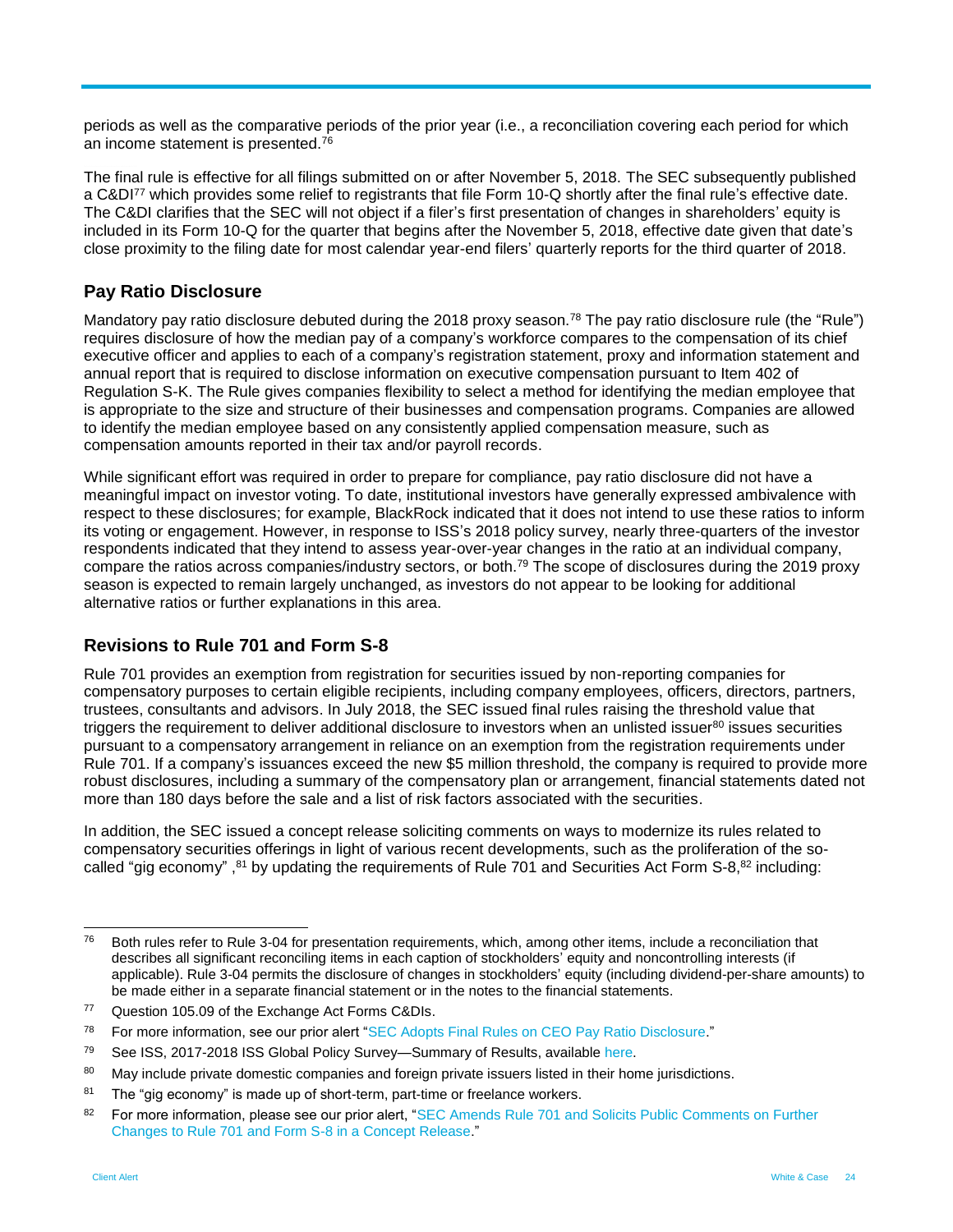- Expanding Rule 701 to allow use by public companies; revising the rule's content and timing requirements; modifying or eliminating annual sales caps under Rule 701(e); addressing restricted stock units ("RSUs");<sup>83</sup> and increasing availability to non-traditional workers (short-term, part-time, and freelance workers).
- Increasing the availability of Form S-8 for securities issued to non-traditional workers; simplifying requirements (including whether a specific amount of shares should be required to be disclosed, how additional shares may be added to Form S-8, allowing issuers to register on a single form offers and sales pursuant to all of their employee benefit plans); providing resale of restricted or control shares issued under employee benefits plans via Form S-3; and implementing a "pay-as-you-go" fee structure for Form S-8 registration fees. The SEC has also considered eliminating Form S-8 altogether and allowing public companies to rely on Rule 701.

# **New Guidance on Section 162(m)**

Section 162(m) of the Internal Revenue Code limits the deductibility of annual compensation paid to certain "covered employees" of a publicly held corporation to \$1 million per executive. The Tax Act modified §162(m) in a number of material ways,<sup>84</sup> including eliminating the exemption for performance-based compensation and broadening the definition of "covered employees." In August 2018, the Treasury Department and the Internal Revenue Service ("IRS") released Notice 2018-68<sup>85</sup> to provide initial limited guidance clarifying the definition of "covered employee"<sup>86</sup> and when grandfather status<sup>87</sup> will be afforded to written binding contracts previously in effect. Additional IRS guidance is expected in the future.

Companies should continue to review their existing incentive plans and agreements to determine whether any changes should be made to such arrangements as a result of the guidance. Companies should continue to maintain a compensation committee of §162(m)-qualified outside directors in order to certify performance results for grandfathered performance-based arrangements. However, companies should expect to update their compensation committee charters to eventually eliminate references to the §162(m) performance-based requirements. The elimination of the performance-based exemption removes a tax incentive for the grant of stock options. However, it is expected that most companies that currently utilize stock options will continue to do so, as companies generally grant options because they view them as an appropriate retention and motivation tool, rather than because of any potential tax treatment. Finally, companies no longer need to (i) have cash bonus plans approved by shareholders, (ii) include performance goals in their equity plans or (iii) obtain shareholder approval of applicable performance goals every five years. It should be noted that even though the tax deductibility of qualified performance-based compensation will no longer be available, most companies will still choose to

 $\overline{a}$ 

<sup>83</sup> RSU's have become increasingly common since Rule 701 was last substantively amended. Unlike options or other derivative securities (for which disclosure under Rule 701 must be delivered a reasonable time before exercise or conversion), RSUs settle without the recipient making an investment decision, meaning that the investment likely takes place at the date of grant. Consequently, the issuer's obligation to provide Rule 701(e) disclosure would be a reasonable period of time before the date the RSU is granted, which may result in a delivery obligation at a time when employment agreements are being negotiated. The concept release seeks comments regarding whether Rule 701 should be amended to specifically address the timing of Rule 701(e) disclosure for RSUs or similar instruments, and whether timing requirements should be different for new hires. The concept release also seeks to clarify how RSUs should be valued for Rule 701 purposes.

<sup>84</sup> See our prior alert, "Compensation Season 2018: [Section 162\(m\) and Related Considerations Post-Tax Reform.](https://www.whitecase.com/publications/alert/compensation-season-2018-section-162m-and-related-considerations-post-tax-reform)"

<sup>85</sup> See our prior alert, ["Initial Guidance on Recent Changes to Section 162\(m\) Covered Employees and Grandfather Rule.](https://www.whitecase.com/publications/alert/initial-guidance-recent-changes-section-162m-covered-employees-and-grandfather)"

<sup>&</sup>lt;sup>86</sup> The Tax Act expanded the definition of "covered employees" for purposes of §162(m) to include (1) the CFO; (2) any employee whose total compensation is among the three highest compensated officers for the taxable year (excluding the CEO and CFO); and (3) any executive who was a "covered employee" for any tax year beginning after December 31, 2016.

The Tax Act's changes to §162(m) do not apply to compensation under written binding contracts in effect as of November 2, 2017, so long as the contracts are not materially modified thereafter. Companies are allowed to deduct compensation (i) under performance-based arrangements in effect on November 2, 2017, including existing stock options and other performance-based equity awards, (ii) for amounts earned and deferred under deferred compensation arrangements as of November 2, 2017 and (iii) under arrangements in effect on November 2, 2017 with CFOs and any individual who would first be covered by §162(m) solely due to the changes to §162(m) under the Tax Act.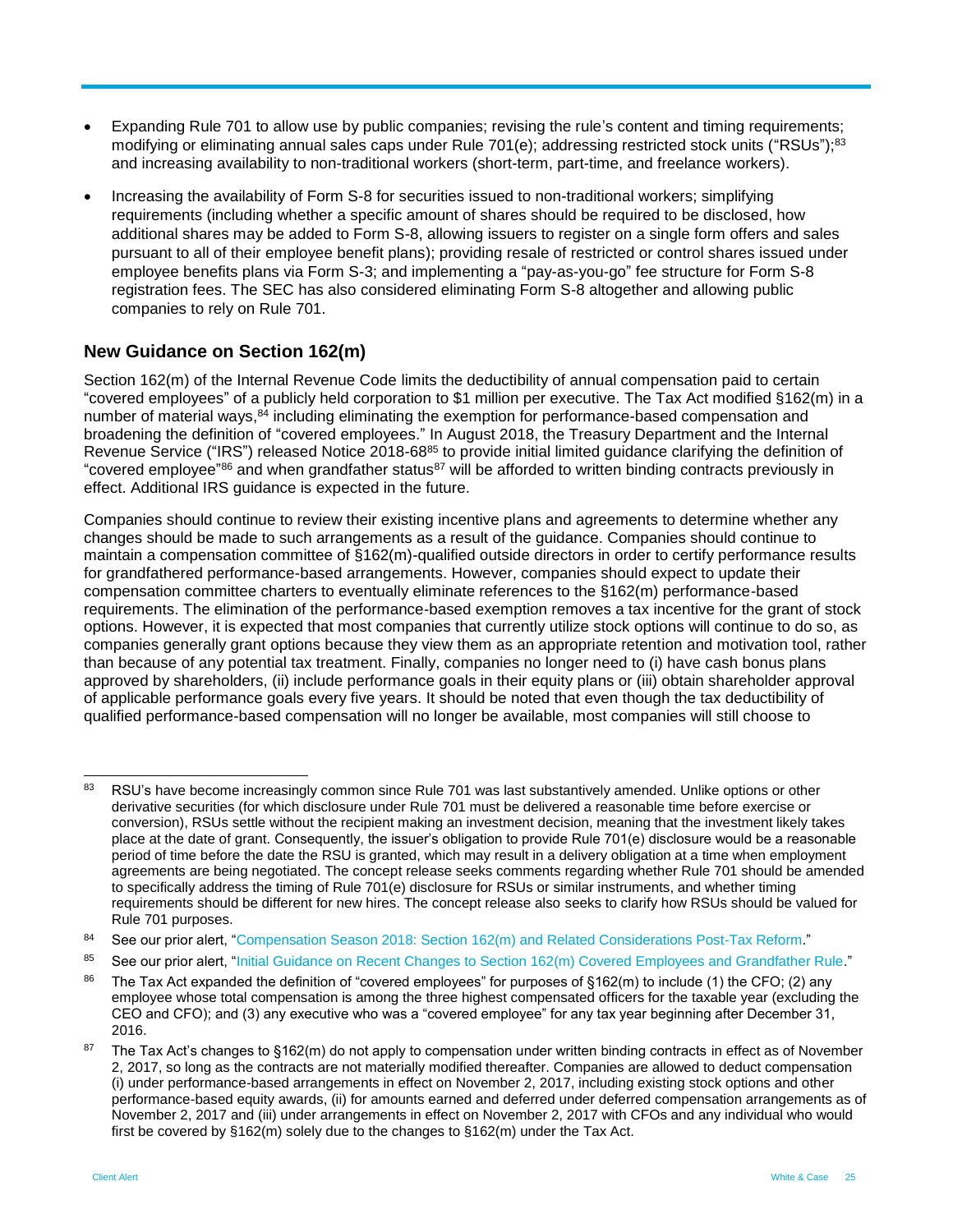maintain performance-based compensation programs in order to appropriately incentivize executives and respond to the demands of pay-for-performance by proxy advisory firms and shareholders.

### **Accounting Impact of Tax Reform**

SEC Staff Accounting Bulletin No. 118 ("SAB 118") provides guidance on disclosures related to the accounting impact of the Tax Act by setting forth a three-part procedure for companies to follow when accounting for and reporting the income tax effects of the Tax Act in financial statements that include a reporting period in which the Tax Act was enacted. When preparing 2019 financial statements, companies should continue to take into account the guidance of SAB 118, including the requirements to include narrative explanations necessary to provide information about the material financial reporting impact of the Tax Act. In particular, companies should consider whether they have more information regarding the effect of the Tax Act than they included previously.

# **NYSE/Nasdaq Updates**

#### Amended NYSE Requirements Regarding Physical Delivery of Proxy Materials

In March 2018, the SEC approved an amendment<sup>88</sup> to Section 402.01 of the NYSE Listed Company Manual such that listed companies will not be required to provide hard copies of their proxy materials to the NYSE, *provided* those materials are included in an SEC filing available on EDGAR. Under amended Section 402.01: (i) listed foreign private issuers and domestic companies that file their proxy materials on EDGAR but on forms other than Schedule 14A, only need to provide the NYSE in electronic format the information sufficient to identify its filing no later than the date proxy materials are distributed to stockholders, and (ii) any listed company whose proxy materials are not included in their entirety (including the proxy card) in a filing on EDGAR is required to provide three physical copies of any proxy materials not available on EDGAR to the NYSE no later than the date proxy materials are distributed to stockholders.

#### NYSE Dividend Notification Requirements

In August 2017, the SEC approved an amendment to the NYSE Listed Company Manual requiring listed companies submitting dividends during or outside of market hours to provide the NYSE with 10 minutes of advance notice before releasing the dividend information to the public. The advance notice requirement for announcements during market hours was effective immediately; however, the NYSE delayed implementation as it relates to announcements issued outside of market hours. The outside market hours notification requirement went into effect on February 1, 2018. 89

#### NYSE and Nasdaq Rule Changes Regarding Shareholder Approval of Certain Private Issuances

In September 2018, the SEC approved<sup>90</sup> Nasdaq's proposed change to Rule 5635(d) of the Nasdaq Listing Requirements regarding shareholder approval for certain securities issuances. The new rule:

(i) changes the definition of market value for purposes of the shareholder approval of transactions (other than public offerings) such that**:** (1) shareholder approval would be required prior to an issuance of 20 percent or more at a price that is less than the lower of the closing price or the five-day average closing price; and (2) shareholder approval would not be required prior to an issuance of 20 percent or more at a price that is less than book value but greater than market value**,** and

(ii) eliminates the requirement for shareholder approval of issuances at a price less than book value but greater than market value.<sup>91</sup>

<sup>88</sup> The SEC's approval notice is available [here.](https://www.nyse.com/publicdocs/nyse/regulation/nyse/NYSE_2018_Annual_Guidance_Letter.pdf)

<sup>89</sup> *See* the NYSE's annual guidance letter, available [here.](https://www.nyse.com/publicdocs/nyse/regulation/nyse/NYSE_2018_Annual_Guidance_Letter.pdf)

<sup>90</sup> Availabl[e here.](https://www.sec.gov/rules/sro/nasdaq/2018/34-84287.pdf)

<sup>91</sup> Under the previous version of the rule, the threshold for shareholder approval of private security issuances was based on book or market value, with "market value" being defined as the closing bid price. There was concern that bid price may not be transparent to companies and investors and does not always reflect an actual price at which a security has traded.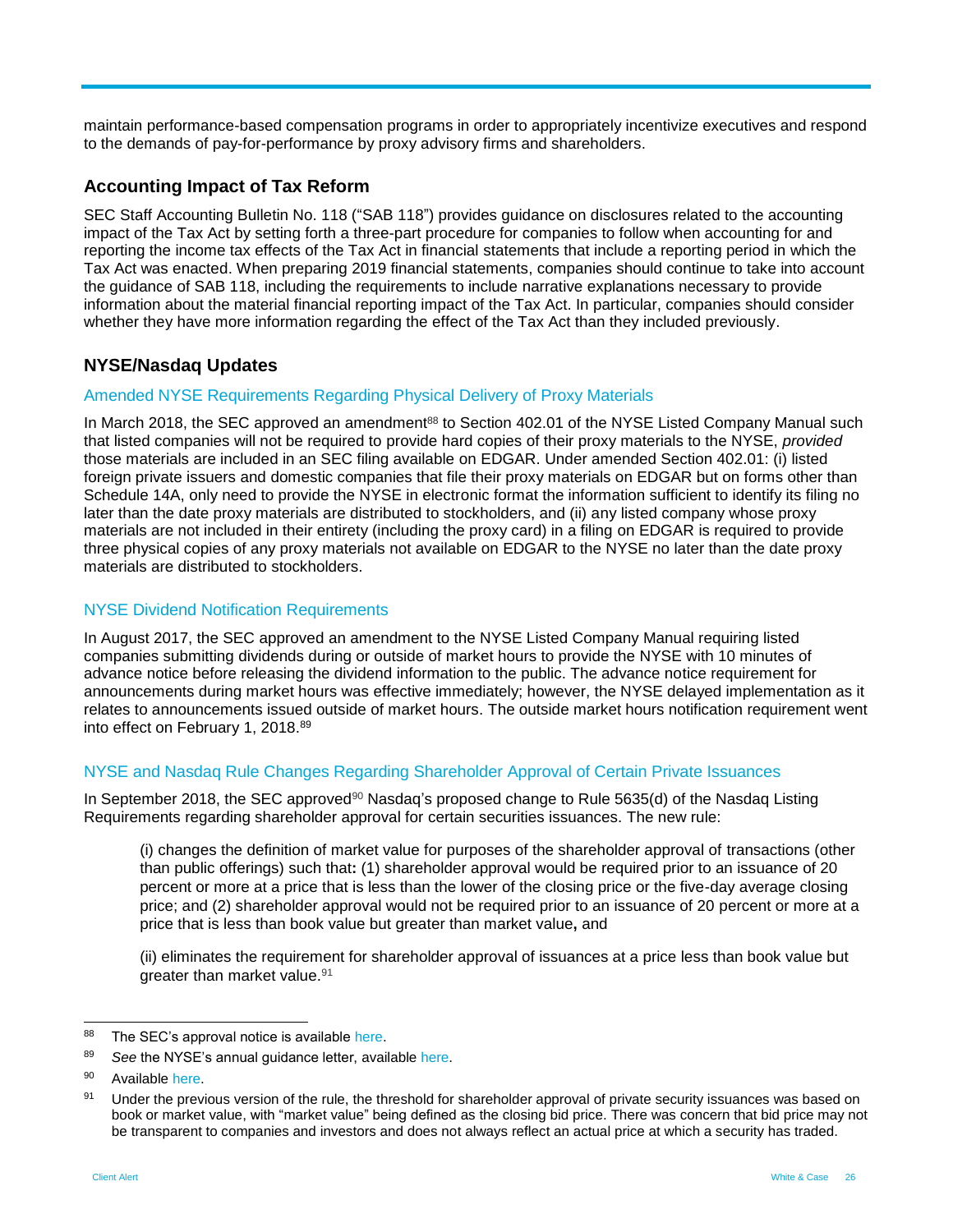Similarly, in October 2018, the NYSE proposed<sup>92</sup> to amend Sections 312.03 and 312.04 of the Listed Company Manual to modify the price requirements for purposes of determining whether shareholder approval is required for certain issuances. Like the new Nasdaq rule, the NYSE proposal would:

- (i) change the definition of market value for purposes of the shareholder approval rule; and
- (ii) eliminate the requirement for shareholder approval of issuances at a price less than book value but greater than market value.<sup>93</sup>

 $\overline{a}$ 

<sup>92</sup> Availabl[e here.](https://www.nyse.com/publicdocs/nyse/markets/nyse/rule-filings/filings/2018/NYSE-2018-54.pdf)

<sup>93</sup> Under the existing rule, shareholder approval is required for the issuance of common stock in a variety of circumstances: (i) for certain related-party issuances if the issuance exceeds either 1 percent of the number of shares of common stock or of the voting power outstanding before the issuance (Section 312.03(b)); (ii) prior to the issuance of common stock if: **(**1**)**  the common stock has, or will have upon issuance, voting power equal to or in excess of 20 percent of the voting power outstanding before the issuance of such stock or of securities convertible into or exercisable for common stock; or **(**2**)** the number of shares of common stock to be issued is, or will be upon issuance, equal to or in excess of 20 percent of the number of shares of common stock outstanding before the issuance of the common stock or of securities convertible into or exercisable for common stock." (Section 312.03(c)).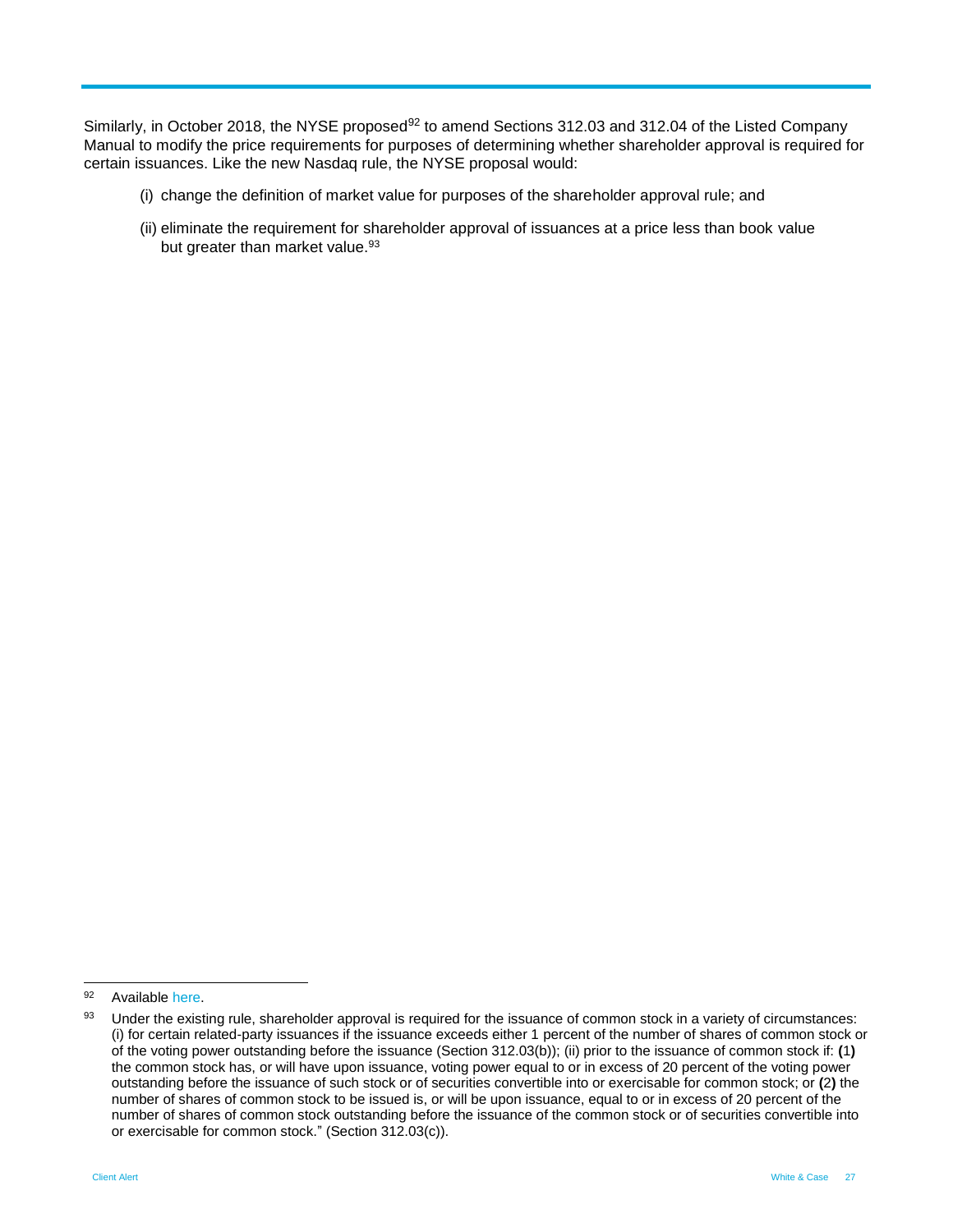# **Part IV: Future Rulemaking: Looking Ahead**

# **Concept Release Regarding Changes to Rule 701 and Form S-8**

See above discussion of proposed changes to Rule 701 and Form S-8.

# **House Passes "Jobs Act 3.0"**

In July 2018, the House passed the "Jobs and Investor Confidence Act of 2018."<sup>94</sup> Among other things, the bill would:

- Require the SEC to analyze the costs and benefits of, and alternative formats for, quarterly reporting for EGCs.
- Direct the SEC to consider amendments to Rule 10b5-1 that would, among other things: limit insiders' ability to use overlapping plans, establish a mandatory delay between the adoption of the plan and execution of the first trade, limit the frequency of plan amendments, require companies and insiders to file plans and amendments with the SEC, and impose board oversight requirements.
- Require companies with multi-class share structures to make certain proxy statement disclosures about shareholders' voting power.
- Allow EGCs with less than \$50 million average annual gross revenue to opt out of auditor attestation requirements beyond the typical 5-year period.
- Amend the definition of "accredited investor" to include people with education or job experience that would allow them to evaluate investments.
- Expand to all public companies the "testing the waters" and confidential submission process for registration statements in an IPO or a follow-on offering within one year of an IPO.
- Allow venture exchanges for small and emerging companies to register with the SEC.
- Direct the SEC and FINRA to study the direct and indirect costs for small and medium-sized companies to undertake public offerings.

It is unclear whether any further action will be taken on the bill.

# **SEC Proposing Release on Amending Auditor Independence Rules**

In May 2018, the SEC issued a proposing release<sup>95</sup> to amend the "Loan Rule," part of its auditor independence rules, to refocus the analysis used to determine whether an auditor is independent when the auditor has a lending relationship with certain shareholders of its client at any time during an audit or professional engagement period. The proposed amendments would: (i) focus the analysis solely on beneficial ownership rather than on both record and beneficial ownership; (ii) replace the existing 10 percent bright-line shareholder ownership test with a "significant influence" test; (iii) add a "known through reasonable inquiry" standard with respect to identifying beneficial owners of the client's equity securities; and (iv) amend the definition of "audit client" for a fund under audit to exclude funds that otherwise would be considered affiliates of the client. If the proposed amendments are adopted, an audit firm would still need to establish, and audit committees would still have to assess, the audit firm's independence.

<sup>94</sup> Availabl[e here.](https://docs.house.gov/billsthisweek/20180716/S488.pdf)

<sup>95</sup> Availabl[e here.](https://www.sec.gov/rules/proposed/2018/33-10491.pdf)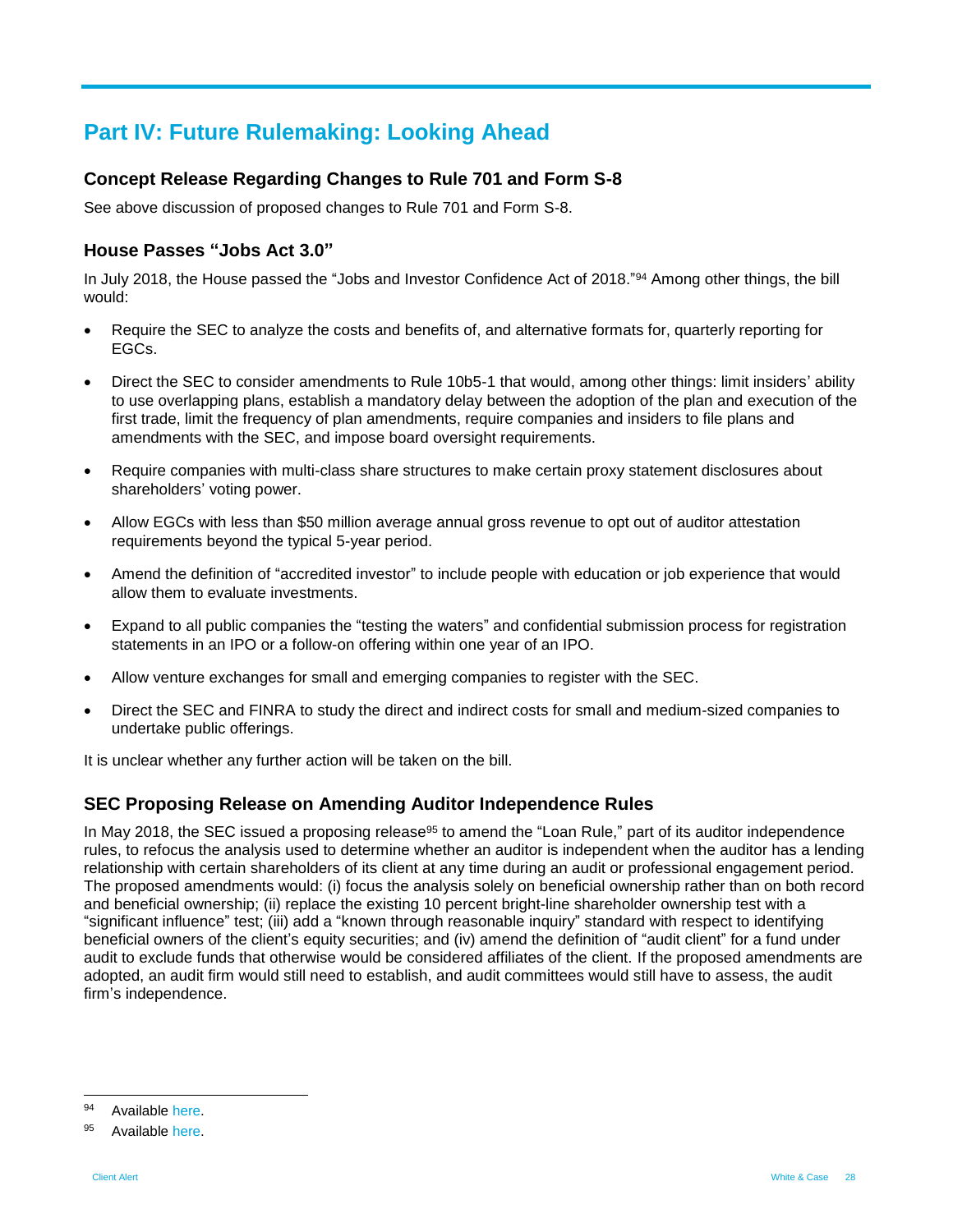### **Dodd-Frank Rules**

This discussion reflects the current state of pending Dodd-Frank-related disclosure requirements and related rulemaking initiatives.

#### Pay versus Performance Disclosures

In 2015, the SEC proposed rules that would require companies to disclose the relationship between executive compensation actually paid and the financial performance of the company. The rules have not been finalized and no disclosure changes will be in effect for the 2019 reporting season.

#### Compensation Clawbacks<sup>96</sup>

In 2015, the SEC proposed rules that would require any company with securities listed on a national securities exchange to have a policy to "claw back" incentive-based compensation paid to current and former executives in the event of a financial restatement to correct a material error.<sup>97</sup> The proposal also specifies disclosure requirements relating to clawback policies and actual clawbacks. The SEC has not issued a final rule; however, there has been a trend favoring the adoption of broader clawback policies that go beyond the scope of SOX requirements (including with respect to the group of covered executives), which trigger clawbacks only when there is fraud or misconduct in connection with a financial restatement. Companies that have a broader clawback policy in place should consider enhancing related disclosures in their 2019 proxy statements.

#### Employee and Director Hedging Disclosure 98

In 2015, the SEC proposed rules that would require a company to disclose whether any employees or directors are permitted to hedge their equity securities of the company. The rule has not been finalized and will not impact 2019 reporting; however, anti-hedging positions of proxy advisory and corporate governance rating firms have prompted many companies to prohibit directors and executive officers (and sometimes employees generally) from engaging in hedging transactions with respect to their company's stock. Because there is no universally accepted best practice approach to hedging policies, it is important to analyze what type of policy is in the best interests of the company, taking into account the needs of its insiders, and what types of features could be incorporated to mitigate risk. Companies should also ensure that any disclosure they provide is consistent with their existing policies, rather than merely boilerplate language.

The SEC is expected to focus on finalizing these rules in the near-term and the Staff has recently indicated that the SEC intends to undertake initiatives relating to the other pending Dodd-Frank rulemaking after the hedging rules are finalized.

# **Evaluation of the Role of Proxy Advisory Firms and Proxy Process**

#### Withdrawal of No-Action Letters Related to Proxy Advisory Firms

In September 2018 the SEC withdrew<sup>99</sup> two no-action letters related to proxy advisory firms, *Egan-Jones Proxy Services* (May 27, 2004) and *Institutional Shareholder Services, Inc.* (Sept. 15, 2004). The now-withdrawn letters essentially allowed the outsourcing of the fiduciary obligation investment advisors owed to their clients (including the obligation to ensure that clients' proxies are voted in the clients' best interests and having procedures to

<sup>96</sup> The proposed rule can be found [here.](https://www.sec.gov/rules/proposed/2015/33-9861.pdf)

<sup>97</sup> Clawbacks of erroneously awarded incentive-based compensation would be required for the three fiscal years prior to a financial restatement and would be "no fault," meaning they would be triggered regardless of whether an executive was involved in any misconduct or was responsible for the restatement. SRCs, EGCs and companies that list only debt or preferred securities would be subject to the standards to the extent that they have securities listed on a national securities exchange or association. Incentive-based compensation is defined as any compensation (including stock options and other equity awards) that is granted, earned or vested based wholly or in part upon the attainment of any financial reporting measure.

<sup>98</sup> The proposed rule can be found [here.](https://www.sec.gov/rules/proposed/2015/33-9723.pdf)

 $99$  The SEC's statement on the withdrawal is available [here.](https://www.sec.gov/news/public-statement/statement-regarding-staff-proxy-advisory-letters)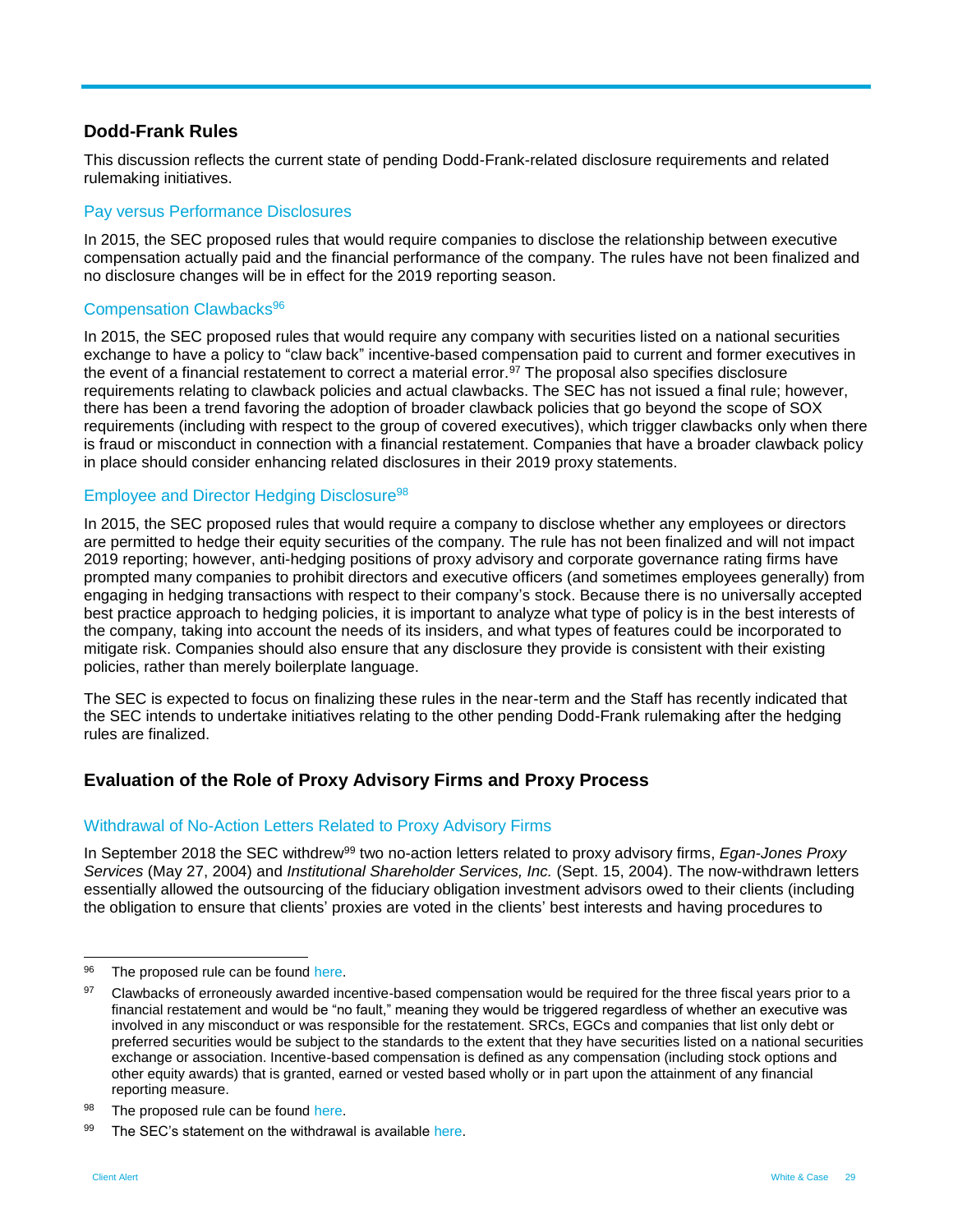address material conflicts of interest in voting proxies on behalf of clients<sup>100</sup>) to independent proxy advisorv firms. <sup>101</sup> The letters were often criticized as having "institutionalized" the role of proxy advisory firms and fueled their overall influence, resulting in an over-reliance on their recommendations. The practical impact of the withdrawal of the letters is difficult to assess, but investment advisors are left with increased uncertainly over the extent to which they can rely on proxy advisors, although it seems unlikely that this will precipitate a fundamental shift in their practices. Notably, both ISS and Glass Lewis issued public statements indicating that they have never relied upon these no-action letters and the withdrawal has no impact on the services they are providing or how investors use their advice.

#### SEC's Proxy Roundtable

In November 2018, the SEC hosted a roundtable to hear investor, issuer, and other market participant views about the proxy process and rules, focusing on three specific areas: proxy voting mechanics, regulation of proxy advisers and shareholder proposals and engagement. <sup>102</sup> With respect to voting, the focus was on how to improve the accuracy, transparency and efficiency of the proxy voting and solicitation system mechanics, including through regulatory changes and the use of technology.<sup>103</sup> The shareholder proposal panel focused on exploring effective shareholder engagement, experience with the shareholder proposal process, and related rules and SEC guidance.<sup>104</sup> The proxy advisors panel focused on the role of proxy advisory firms, their involvement in the proxy process, how this role has evolved over time and ways in which their role and relationships with institutional investors and issuers can be improved.<sup>105</sup>

It is unclear what, if any, changes will result from the roundtable, and whether proxy advisors will ultimately be subject to formal regulation.

#### Proposed Legislation

There have also been congressional initiatives regarding regulation of proxy advisory firms. The House of Representatives passed the "Corporate Governance Reform and Transparency Act of 2017" <sup>106</sup> in December 2017 and the Senate Banking Committee conducted hearings on it in June 2018. In November 2018, the Senate introduced the "Corporate Governance Fairness Act,"<sup>107</sup> a bipartisan bill that would require the SEC to regulate proxy advisory firms under the Investment Advisers Act in order to improve transparency, address conflicts of interest and adopt additional investor protections. While the likelihood of these legislative initiatives passing is unclear, they add to the growing pressure on the SEC to consider regulation of proxy advisory firms.

<sup>&</sup>lt;sup>100</sup> Rule 206(4)-6 under the Investment Advisers Act of 1940, available [here.](https://www.gpo.gov/fdsys/pkg/CFR-2016-title17-vol4/pdf/CFR-2016-title17-vol4-sec275-2064-6.pdf)

<sup>&</sup>lt;sup>101</sup> The conclusion being that, in certain circumstances, an investment adviser could rely on proxy advisory firms, such as ISS and Glass Lewis, as independent third parties for purposes of making proxy voting recommendations, thereby "cleansing" the vote of any conflict on the part of the investment adviser.

<sup>102</sup> Commissioner Stein's opening statement is available [here.](https://www.sec.gov/news/public-statement/statement-roisman-111518) Commissioner Roisman's opening statement is available here. Chairman Clayton's opening statement is available [here.](https://www.sec.gov/news/public-statement/statement-clayton-110718)

<sup>&</sup>lt;sup>103</sup> Topics included accuracy in vote counts, communication with beneficial owners, universal proxy card, whether blockchain technology should be considered and whether the SEC should start "from scratch" to rebuild the proxy system or focus on making improvements to the existing system.

<sup>104</sup> Topics included the propriety of initial and resubmission threshold levels and the SEC's guidance provided in SLB 14H and recent "direct conflicts" no action letter responses.

<sup>105</sup> Topics included "robo-voting", conflicts of interest, correcting the record when there are errors in the proxy advisors' analyses and proxy advisor registration.

<sup>106</sup> Availabl[e here.](https://www.congress.gov/bill/115th-congress/house-bill/4015/text?q=%7B%22search%22%3A%5B%22corporate+governance+reform+and+transparency+act%22%5D%7D&r=1)

<sup>107</sup> Availabl[e here.](https://www.reed.senate.gov/news/releases/as-sec-evaluates-proxy-process-us-senators-introduce-corporate-governance-fairness-act)